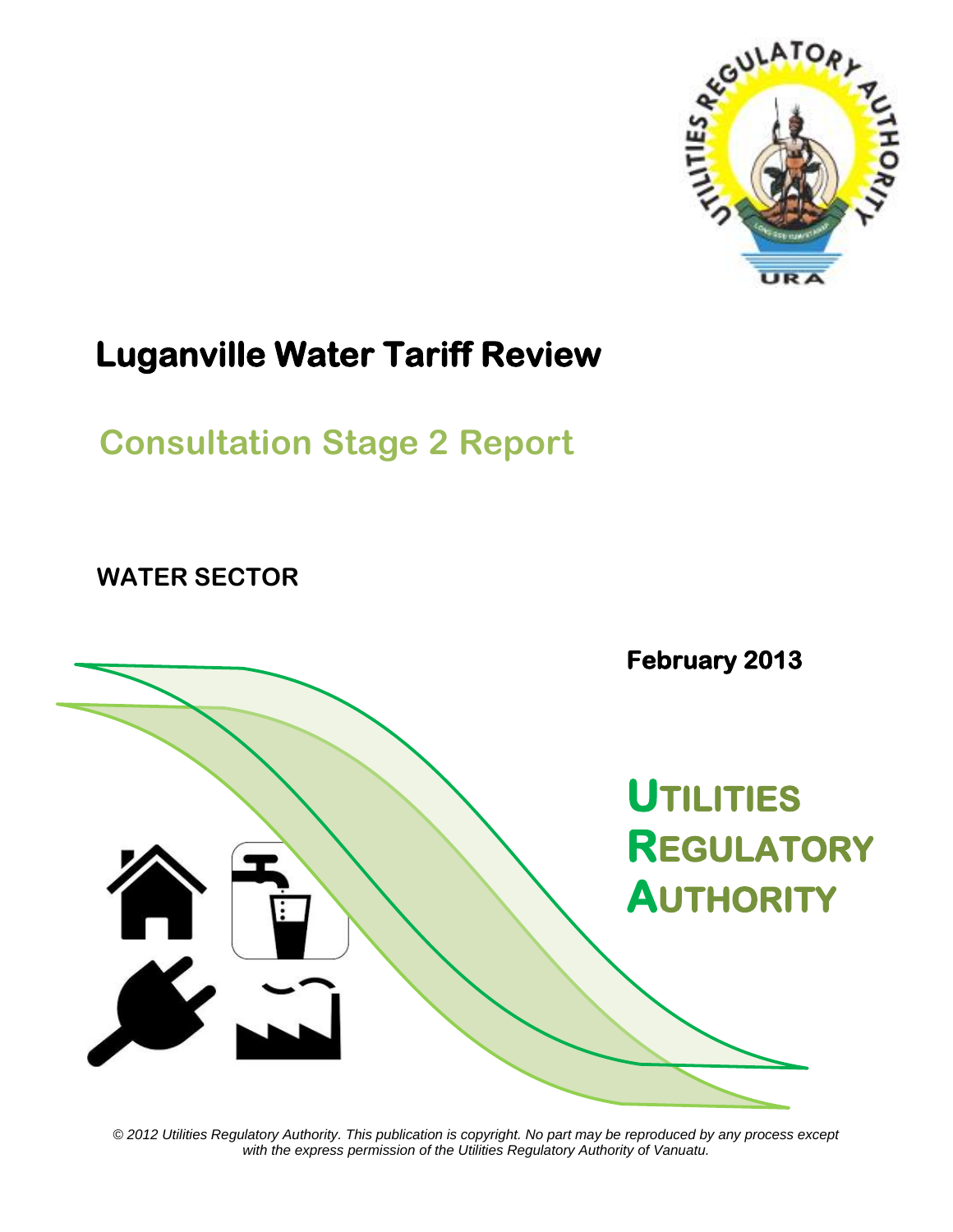## **Contents**

<span id="page-1-0"></span>

| $\mathbf{1}$ |  |
|--------------|--|
| 1.1          |  |
| 1.2          |  |
| 1.3          |  |
| 1.4          |  |
| 1.5          |  |
|              |  |
| 2.1          |  |
| 2.2          |  |
|              |  |
| 3.1          |  |
| 3.2<br>3.3   |  |
|              |  |
| 4.1          |  |
| 4.2          |  |
| 4.3          |  |
|              |  |
| 5.1          |  |
| 5.2          |  |
| 5.3          |  |
| 5.3.1        |  |
|              |  |
| 5.3.2        |  |
| 5.4          |  |
| 5.4.1        |  |
| 5.4.2        |  |
| 5.4.3        |  |
| 5.5          |  |
| 5.5.1        |  |
| 5.5.2        |  |
| 6.           |  |
| 7.           |  |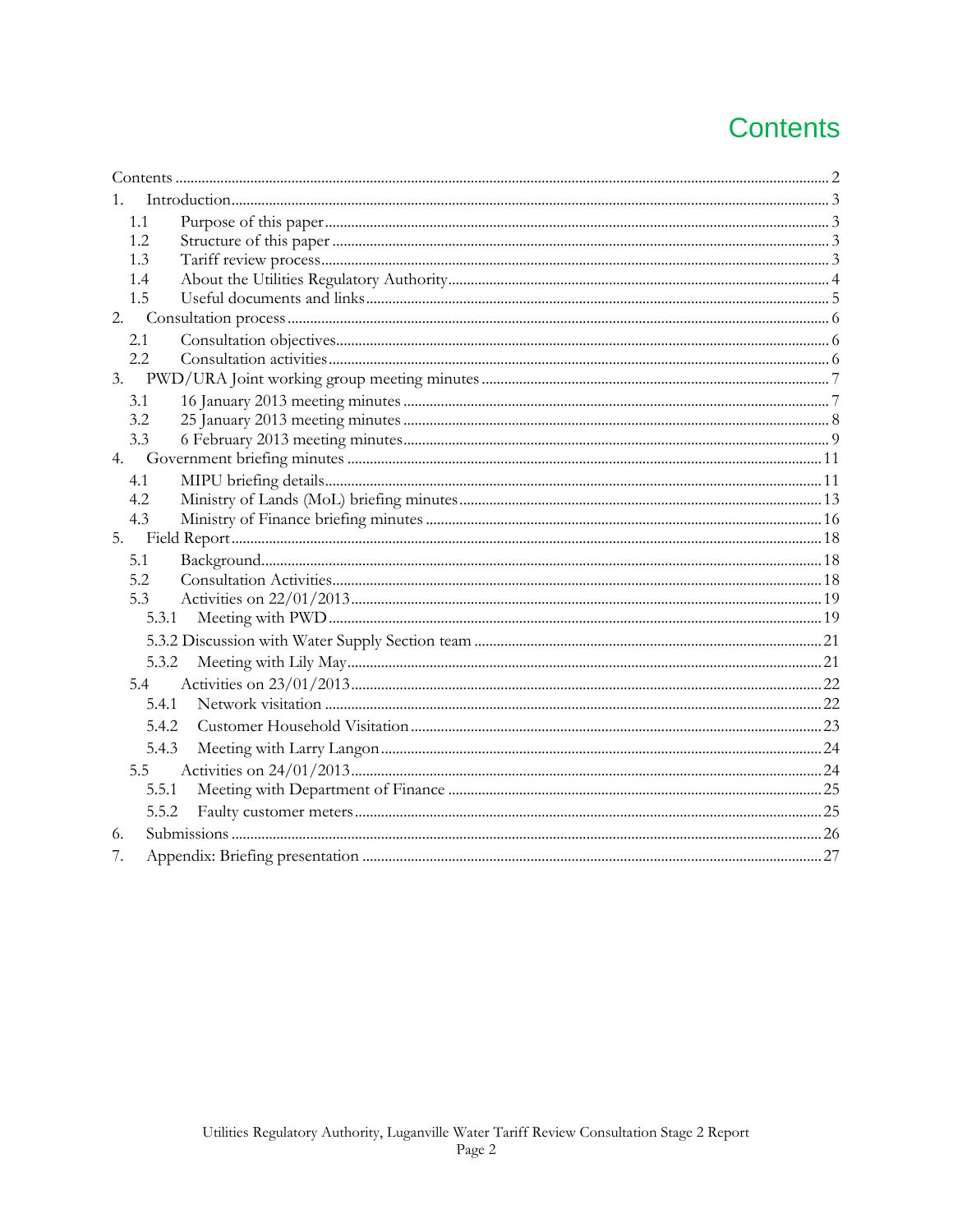## 1. Introduction

### <span id="page-2-1"></span><span id="page-2-0"></span>1.1 Purpose of this paper

This report describes the process and results of the second consultation stage of the Luganville Water Tariff Review carried out by the Utilities Regulatory Authority (the Authority). The aim of Consultation Stage 2 was to encourage and invite stakeholders to comment on the Authority's Framework Paper and Tariff Application Paper released on December 2012. The consulting period began on 22 December 2012 and closed on 21 January 2013.

### <span id="page-2-2"></span>1.2 Structure of this paper

This paper is structured into the following sections:

- $\bullet$ Chapter 2, 'Consultation Process,' describes the activities conducted by the Authority in Consultation Stage 2.
- Chapter 3, 'PWD/URA Joint working group minutes,' provides all minutes from weekly meetings with PWD.
- Chapter 4, 'Briefing minutes,' provides the minutes from all briefing meetings delivered by the  $\bullet$ Authority.
- Chapter 5, 'Field report,' details findings collected from investigation and data gathering in Luganville  $\bullet$ by the Authority.
- Chapter 6, 'Submissions,' provides a list of all submissions received during Consultation Stage 2.  $\bullet$

### <span id="page-2-3"></span>1.3 Tariff review process

The process of the tariff review is designed to ensure that stakeholders are able to contribute at each stage of the review process. The different stages of the tariff review process are:

| <b>Stage</b>            | <b>Description</b>                                                                   | <b>Status</b>                                                  |
|-------------------------|--------------------------------------------------------------------------------------|----------------------------------------------------------------|
| <b>Issues Paper</b>     | Description of key issues that impact the tariff<br>review                           | Published 8 November 2012                                      |
| Consultation<br>Stage 1 | Stakeholders are invited to comment on the<br>Issues Paper                           | Closed 7 December 2012.<br>Consultation Stage 1 Report issued. |
| Framework<br>paper      | Description of the tariff-setting methodology and<br>process                         | Published 21 December 2012                                     |
| Tariff<br>application   | Initial proposal of new tariff level from the utility<br>with supporting evidence    | Published 21 December 2012                                     |
| Consultation<br>Stage 2 | Stakeholders are invited to comment on the<br>Framework Paper and Tariff Application | This paper                                                     |
| Draft decision          | Draft tariff determination by the Authority                                          | Planned for 22 February 2013                                   |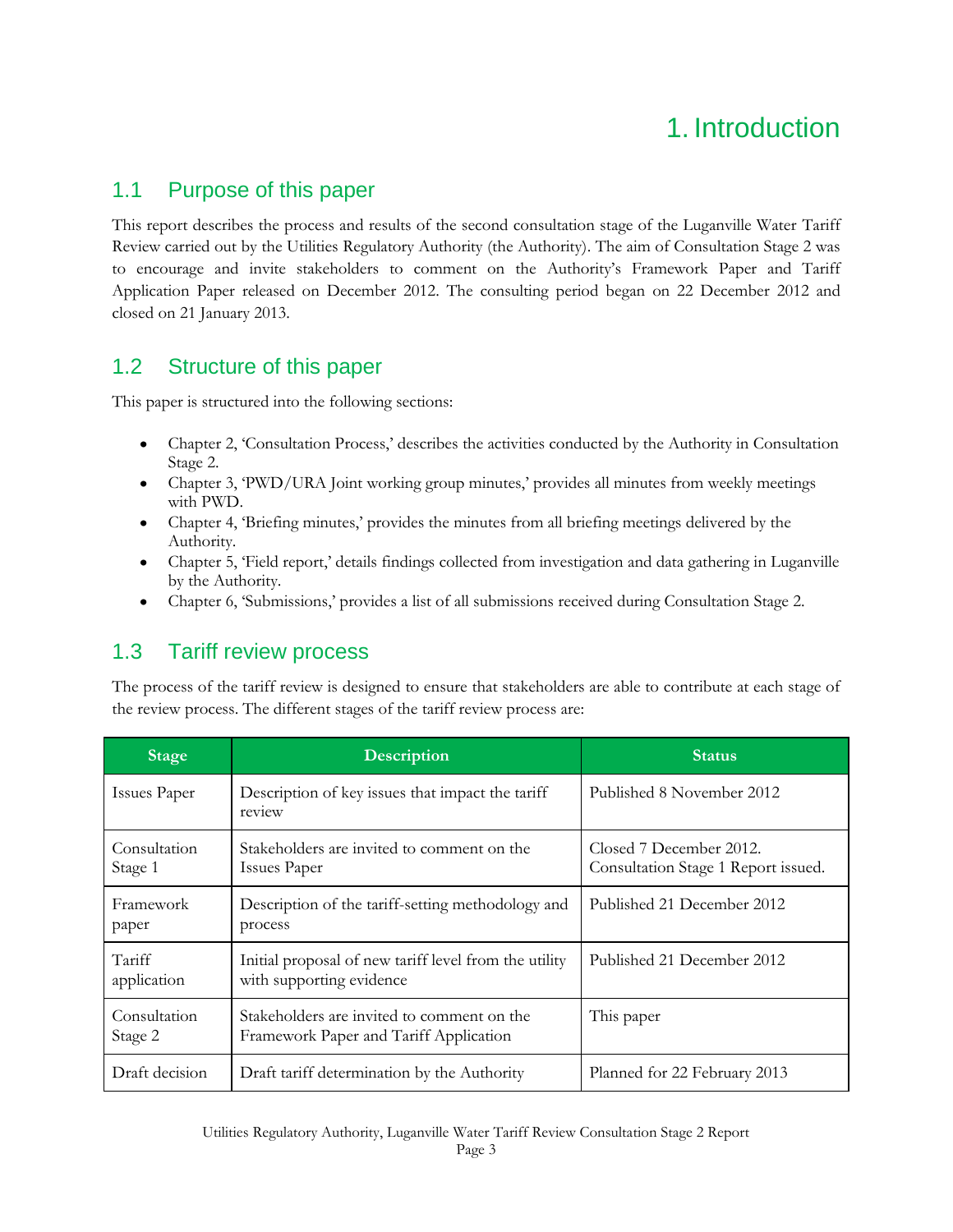| Consultation<br>Stage 3 | Stakeholders are invited to comment on the<br>Authority's draft tariff decision | Planned to close 22 March 2013 |
|-------------------------|---------------------------------------------------------------------------------|--------------------------------|
| Final decision          | Stakeholders are informed of the Authority's final<br>tariff decision           | Planned for 1 April 2013       |

After the final decision has been published, the new tariff will take effect once it has been gazetted, following approval from the relevant minister.

### <span id="page-3-0"></span>1.4 About the Utilities Regulatory Authority

The Utilities Regulatory Authority was established on the 11 February 2008 under the *Utilities Regulatory Authority Act No 11 of 20*07 (the URA Act). The URA Act established the Authority as an independent economic regulator for pricing, access, standards and monitoring of concession agreements. The regulated services defined in the URA Act are the supply of electricity or water services.

The Authority provides continued and expanded support to the Vanuatu Government's microeconomic reform program. This program was designed to improve the efficiency and competitiveness of Vanuatu's economy through the reform of the electricity, water and other current and former government business enterprises.

The Government perceived the establishment of an independent regulatory body as necessary to ensure that the benefits of the industry structuring and concession arrangements were passed on to household, commercial and industrial customers.

The primary objective of the Authority is to 'improve access to electricity and water services and to promote the long-term interests of Vanuatu's consumers with regards to the price, quality and reliability of electricity and water services.'

This objective is central to the framework of economic regulation that facilitates the efficiency and financial viability of regulated utilities, prevents misuse of monopoly power and ensures that customers benefit from quality improvements and efficiency gains over the longer term.

The functions of the Authority, as expressed in the URA Act under which it is constituted, are:

- to exercise the functions and powers conferred by the URA Act or by any other Act in furtherance of the purpose of the Act;
- to provide advice, reports and recommendations to the Government relating to utilities;  $\bullet$
- to inform the public of matters relating to utilities;  $\bullet$
- $\bullet$ to assist consumers to resolve grievances;
- $\bullet$ to investigate and act upon offences under the URA Act ;
- $\bullet$ to advise the Minister on any other matter referred to the Authority by the Minister; and
- $\bullet$ to administer and monitor compliance of Concession Agreements under the URA Act.

In accordance with its Charter of Consultation and Regulatory Practice the Authority aims to be: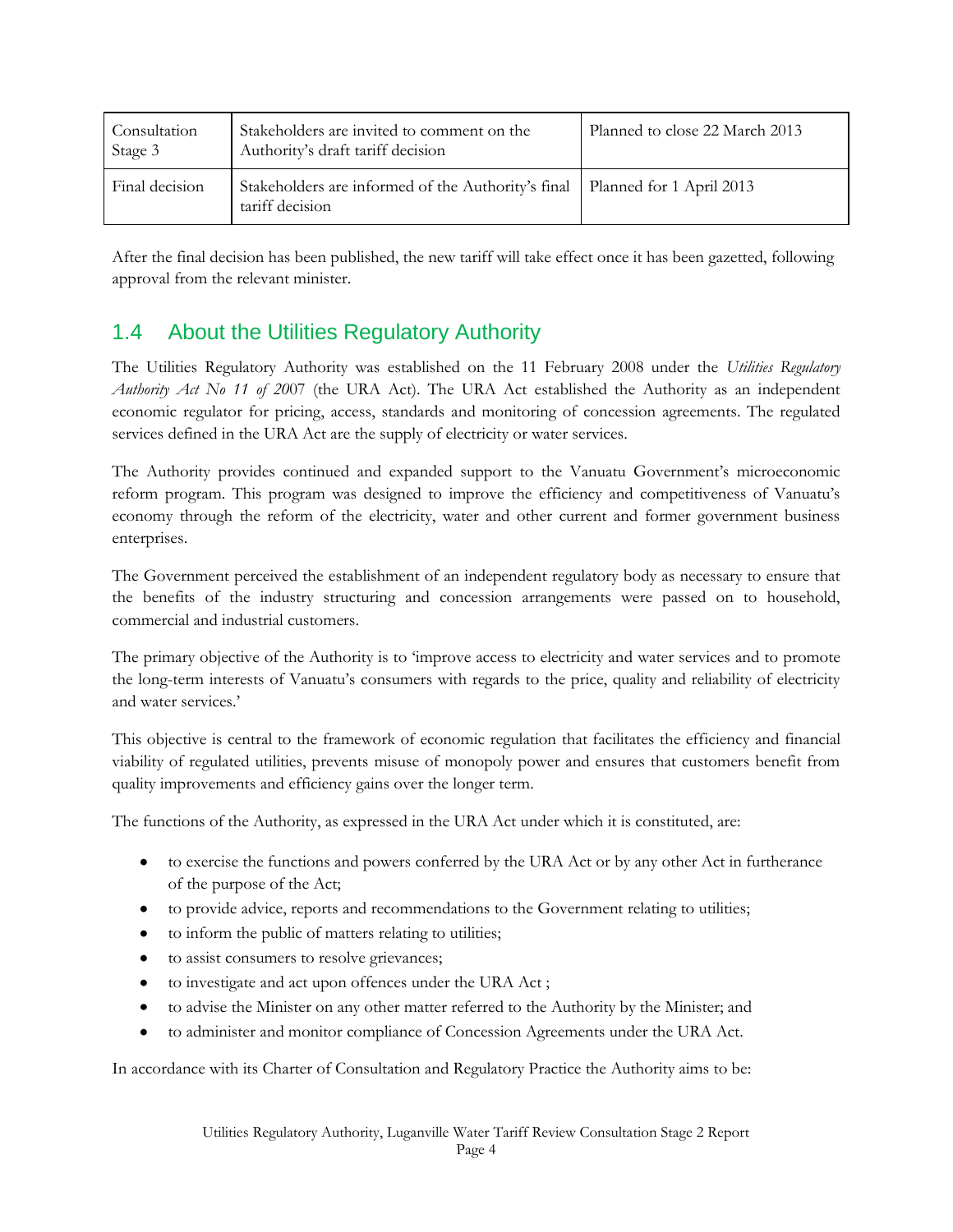- independent, balanced and fair by ensuring its advice does not reflect undue influences and is  $\bullet$ consistent with its statutory objectives; and
- open and transparent by publishing its findings and conclusions.  $\bullet$

Section 18 of the URA Act grants the Authority the power to determine the maximum price which may be charged in relation to any aspect of a regulated service in any place.

### <span id="page-4-0"></span>1.5 Useful documents and links

All sources of external information and data quoted in this paper are provided in subscript or footnotes. All other information originates from the Authority.

Readers of this report may also find it useful to review the following reports and documents, available on the Authority's website: www.ura.gov.vu.

- Utilities Regulatory Authority Luganville Water Tariff Review Issues Paper, November 2012.  $\bullet$
- Utilities Regulatory Authority Luganville Water Tariff Review Consultation Stage 1 Report,  $\bullet$ December 2012.
- Utilities Regulatory Authority Luganville Water Tariff Review Framework Paper, December 2012.
- $\bullet$ Utilities Regulatory Authority Luganville Water Tariff Review Tariff Application Report, December 2012.
- Utilities Regulatory Authority Luganville Water Tariff Review Draft Decision Paper, February 2013.
- Utilities Regulatory Authority Annual Report 2011.  $\bullet$
- Utilities Regulatory Authority Act No. 11 of 2007 and Amendment (2010).  $\bullet$
- $\bullet$ Water Supply Act 1955 and Amendments.
- Public Health Act 1994.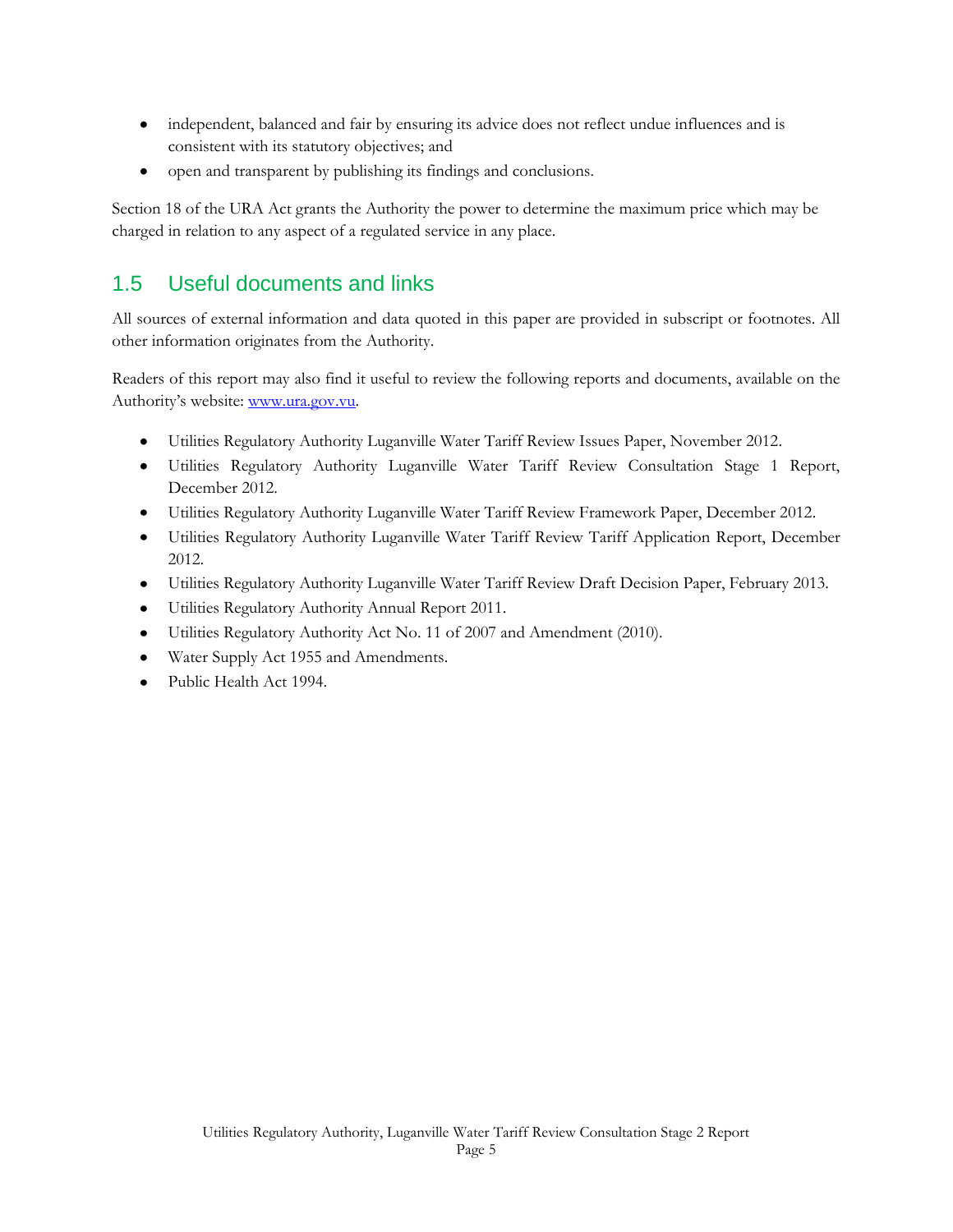## 2. Consultation process

### <span id="page-5-1"></span><span id="page-5-0"></span>2.1 Consultation objectives

The objectives of Consultation Stage 2 were:

- To inform stakeholders of the Framework Paper and Tariff Application Papers;  $\bullet$
- To raise key issues identified from the review to government stakeholders; and
- $\bullet$ To carry out an independent investigation and data gathering exercise to assess the reasonableness of PWD's initial tariff application.

### <span id="page-5-2"></span>2.2 Consultation activities

The following table describes the activities undertaken as part of Consultation Stage 2:

| Date                                                             | <b>Activity</b>                              | <b>Description</b>                                                                                       | Target stakeholder group                                                                           |
|------------------------------------------------------------------|----------------------------------------------|----------------------------------------------------------------------------------------------------------|----------------------------------------------------------------------------------------------------|
| $16/01/2013$ ,<br>$25/01/2013$ ,<br>06/02/2013                   | Joint Working<br>Group Meetings              | Weekly working group<br>meetings with PWD.                                                               | PWD team                                                                                           |
| 9/01/2013                                                        | Text messages                                | Text messages sent to 104<br>stakeholders informing them<br>of Tariff Application and<br>Framework Paper | Luganville PWD water<br>customers                                                                  |
| $18/01/2013$ ,<br>$21/01/2013$ ,<br>$22/01/2013$ ,<br>11/02/2013 | Meetings with<br>Government<br>stakeholders  | Presentation of Tariff<br>Application, Framework<br>Paper and key issues                                 | DG Binaru of MIPU, DG<br>Ligo of Lands, DG Maniuri<br>of Finance and Director<br>Christopher Ioan. |
| $22/01/2013$ -<br>24/01/2013                                     | Field<br>investigation and<br>data gathering | Three days of site<br>investigation and data<br>gathering                                                | PWD Luganville Water<br>Services                                                                   |

In addition to the above activities:

- the Framework and Tariff Application Papers were circulated via email to a wide range of  $\bullet$ stakeholders, all of whom were invited to comment or provide submissions;
- $\bullet$ a press release was circulated to the media explaining the Luganville Water Tariff Review Framework and Tariff Application Papers.
- Hard copies of the Luganville Water Tariff Review Framework and Tariff Application Papers were  $\bullet$ sent to 12 Luganville water customers who replied requesting copies to URA text messages sent on 9 January 2013.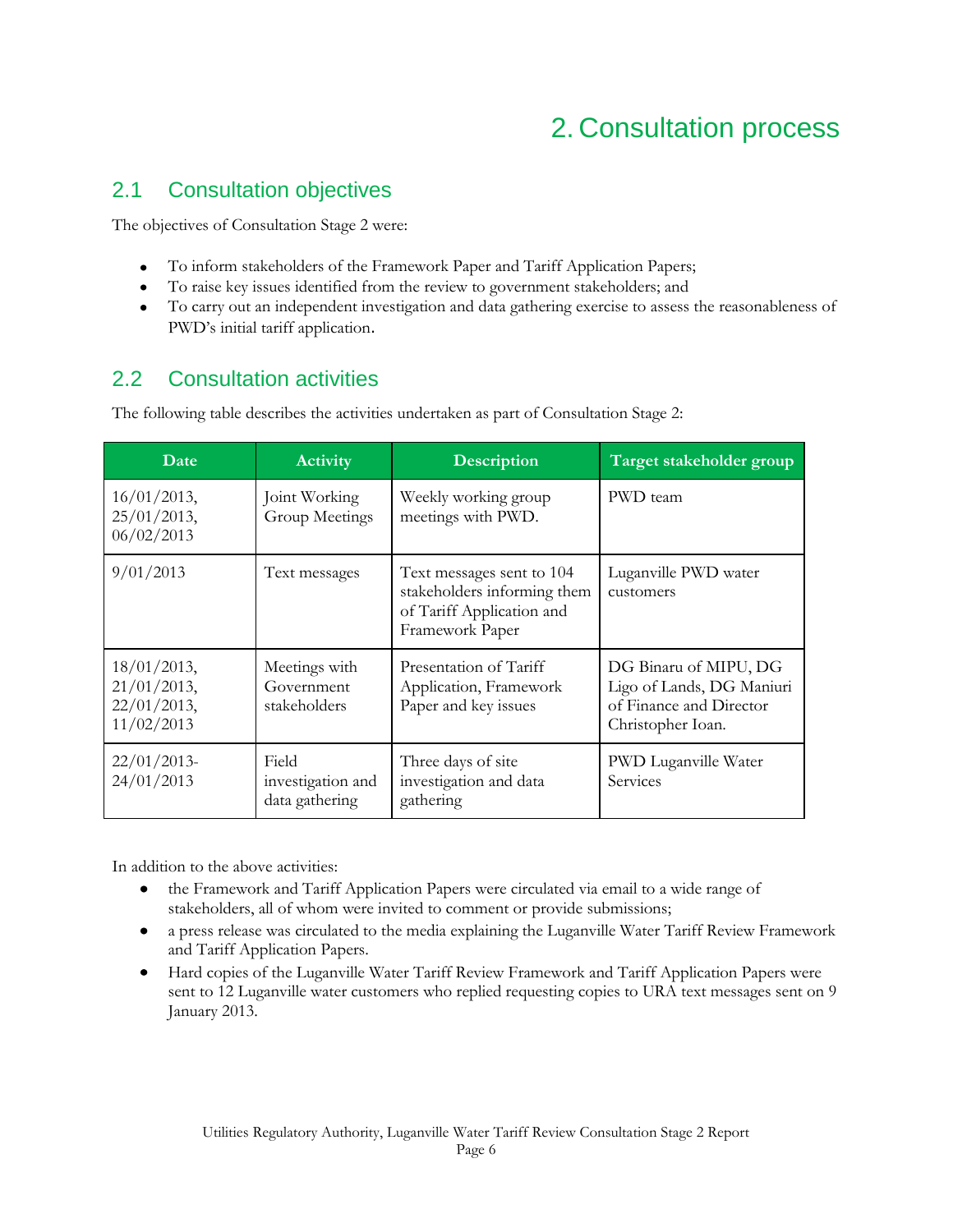## <span id="page-6-0"></span>3. PWD/URA Joint working group meeting minutes

During the tariff review the Authority holds weekly meetings with the Public Works Department (PWD) to discuss the status and progress of the tariff review. During Consultation Stage 2, the Authority had the meetings listed below. The information gathered and decisions made in the meetings are considered in the *Luganville Water Tariff Review Draft Decision Paper*. Presented below are minutes of the meetings.

### <span id="page-6-1"></span>3.1 16 January 2013 meeting minutes

**Meeting Venue:** URA Office **Meeting Date/Time:** 16 January 2013, 2-4pm **Attendees:** PWD- Jone Roqara, Ambatha Paraliu, Larry Langon, URA- James Ryan, Maureen Malas

#### **Minutes:**

- An overall project status update was provided:  $\bullet$ 
	- The Tariff Application, Framework Paper and Consultation Stage 1 Report were published  $\bullet$ on 22 December 2012.
	- Currently for Consultation Stage 2 on the papers published, texts with information of the  $\bullet$ papers published have been sent to a total of 110 phone contacts in Santo (contact details collected during Consultation Stage 1 in Santo on November 2012). Responses were received requesting copies of the papers. Arrangement is made to send the copies. Romney Marum will be travelling to Santo on 22-24 January 2013 to investigate and collect more data.
	- $\bullet$ Meetings have been scheduled to brief the DGs and key Director's of MIPU, Ministry of Lands and Ministry of Finance.
	- The Draft Decision paper due date is extended and will now be published on 15 February  $\bullet$ 2013.
- Reviewed data on the work in progress of the Tariff Financial Model for the Draft Decision.

#### **Actions:**

- $\bullet$ PWD to provide:
	- $\bullet$ Asset Data
	- Copies of electricity bills for 2011-2012 (as much as possible)  $\bullet$
	- Cubic meter pumped monthly data to compare with electricity bills  $\bullet$
	- Readable copies of the diagrams at the back of the JICA grant request  $\bullet$
	- Description of the status of all the works shown in the SMEC drawings (or project reports)  $\bullet$
	- $\bullet$ Details of the terms of the loan from ADB
	- $\bullet$ Details of the works done as part of the ADB project
	- $\bullet$ Explanation and volumes of non-revenue water, including bulk water transported rural areas, illegal connections, use by fire services
	- Disconnection Data (What's the detail behind the figure 1579 disconnection figure? How  $\bullet$ many customers will be quickly re-connected, and how many are dormant?)
	- $\bullet$ Reconnection Data (Confirm how many reconnections per month)
	- Short report describing a Performance Audit, as a possible condition of any price increase
- URA to:
	- Carry out meeting with Government briefings with MIPU this Friday, Lands on Monday 21 January and Finance on Tuesday 22 January.
	- Follow-up on data to be received from PWD.

Utilities Regulatory Authority, Luganville Water Tariff Review Consultation Stage 2 Report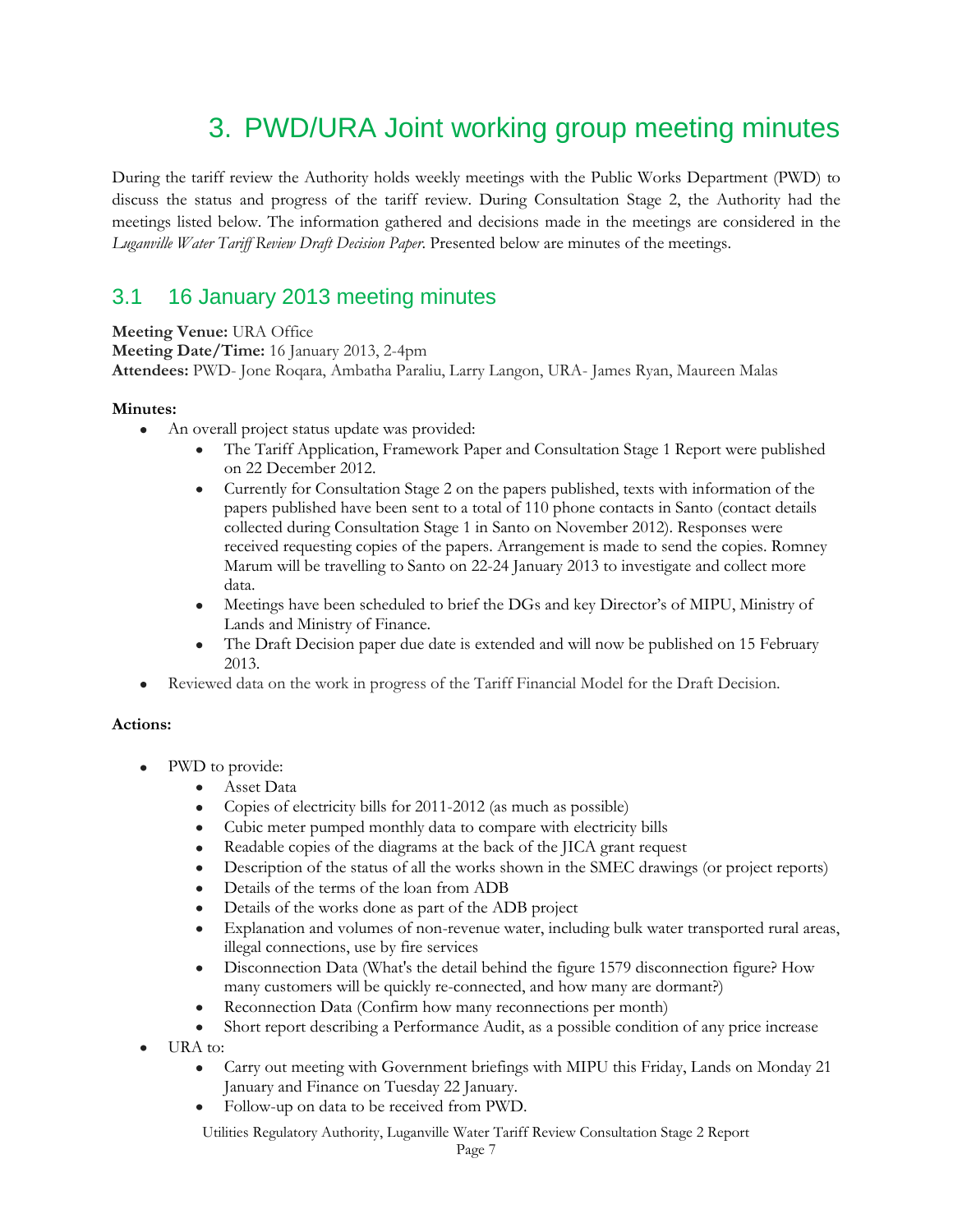- $\bullet$ Include in the Draft Decision monitoring and compliance regime for PWD.
- Include in the Consultation Stage 2 report the Performance Audit report.  $\bullet$
- Analyse and gather further data for the Draft Decision.
- The tranche tariff analysis and its impact on bills were explained.  $\bullet$
- Brief explanation of affordability analysis was discussed.  $\bullet$
- A question on revolving budget and which tariff structure to propose to Ministry of Finance was raised by Larry.
- The issue of monitoring and compliance regimes was also discussed. That is the issuing of financial  $\bullet$ penalties to PWD is not a good incentive since PWD is a Government entity.

### <span id="page-7-0"></span>3.2 25 January 2013 meeting minutes

**Meeting venue:** URA Office

**Meeting date, time:** Friday 25 January 2013, 10-11.30 am

**Attendees:** PWD- Jone Roqara, Ambatha Paraliu, James Hakwa, URA- James Ryan, Romney Marum, Maureen Malas

#### **Meeting minutes:**

- Reviewed data that was requested from PWD and ticked off data that URA has received. Data yet to be collected are :
	- Details of the terms of the Loan from ADB (information to be collected from the MFEM)
	- $\bullet$ Details of the works done from the ADB loan
	- $\bullet$ Asset Data
- Romney shared information collected from latest consultation trip to Santo from 22-24 January 2013.  $\bullet$ Information of latest subdivisions, leakages, water network and PWD booster pump at Chapui.
	- Identified another electricity meter at Chapui for PWD's booster pump.  $\bullet$
- Jone informed team of JICA's funding commitment for 2014-2015.
- Minutes of meetings URA had with DG Ligo and DG Maniuri on the Framework Paper and Tariff Application (overall Luganville Water Tariff) were shared and discussed.
- URA highlighted the importance of having more realistic data on the financial model. PWD agreed to review their initial submission and submit update figures to URA for consideration in the Draft Decision Paper.
- Discussed long term tariff implication plans. From meetings held with the DG's, a proposal was  $\bullet$ made for PWD to develop a long term action plan. URA assisted by brainstorming stage 1 of the long term action plan. Following are areas (documents) to be discussed and developed in another meeting on Tuesday 29/01/13 at the PWD office:

#### 1. **Operations and Financial Management**

- Separation of budget request
- Separation of budget management and accounting within PWD
- Separation of organisation structure and time-sheets (PSC approval)
- MFEM separation of Luganville Water Services: Revenue, Funding, Repayments
	- **Annual accounting of Luganville Water Services**
- **Customer Management Database** 
	- Accurate record of customers
	- Customer Agreements (effective records of operation)

### 2. **Quality Management**

- Define Performance Audit
	- **Terms, Metrics, Reporting Requirements**
- Implementation of Performance Audit
	- Clear Commitment/Permission granted

Utilities Regulatory Authority, Luganville Water Tariff Review Consultation Stage 2 Report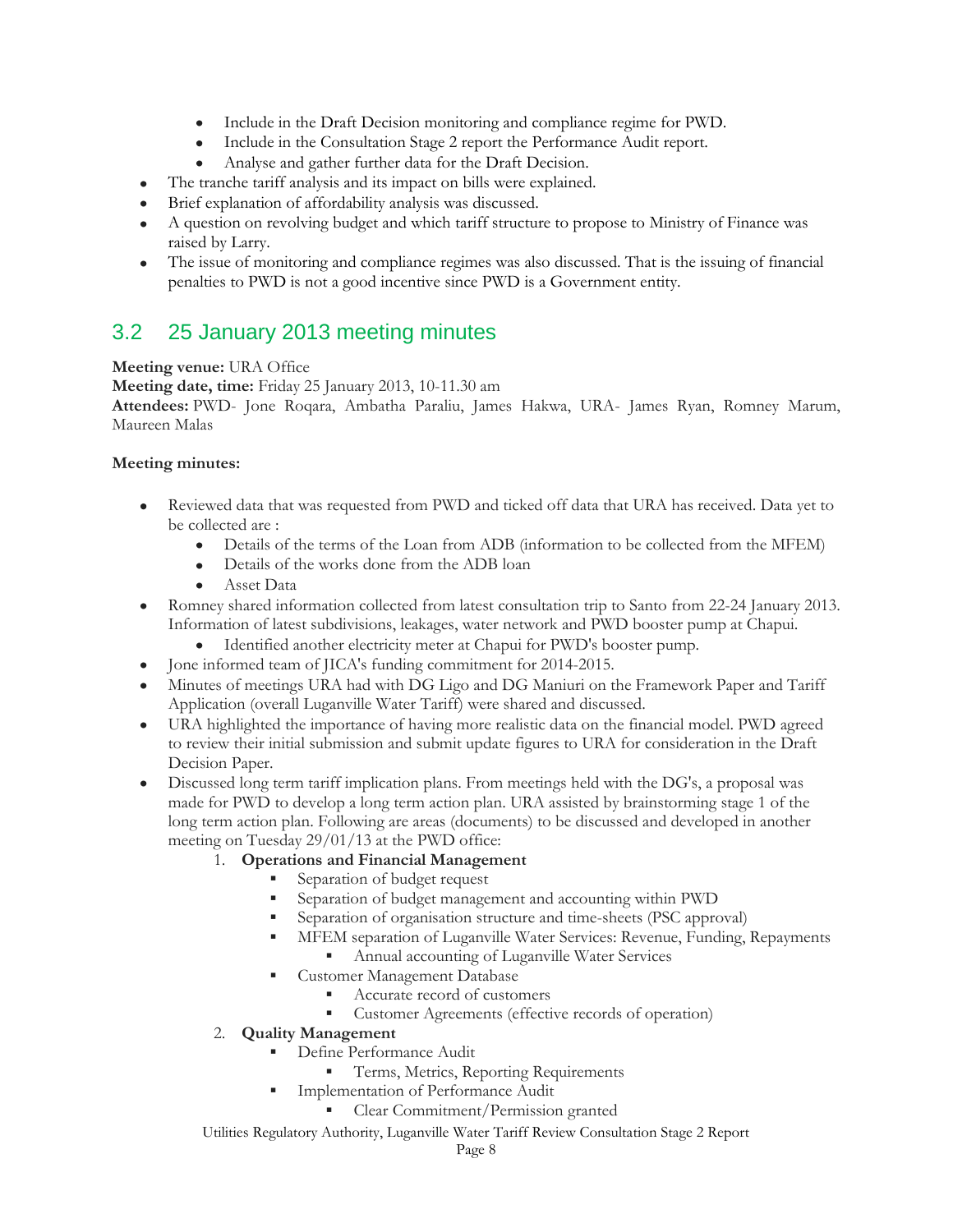Formal request of commitment from the URA Commission

#### 3. **Infrastructure Investment**

- **Infrastructure Plan**
- **Maintenance Programme**
- **Funding Application**
- **Funding Approved**

#### **Action items:**

- PWD:  $\bullet$ 
	- 1. Review their initial tariff application figures and make a submission with justification of amendments to the URA. Submissions will be considered in the Draft Decision.
	- 2. To action on leakages occurring in Government houses in Luganville.
	- 3. Submit electricity data (bills) on booster pump at Chapui. Data from 2011-2012.
	- 4. Agreed to a follow-up meeting on Tuesday to discuss list under point 6 of minutes above.
	- 5. Larry (Santo) to provide customer reconnection data collected from the Ministry of Finance.
	- 6. Patrick (Santo) to collect and submit information from Fire Station.
- URA:  $\bullet$ 
	- 1. Arrange Tuesday 29/01/13 meeting with PWD.
	- 2. Prepare for the Tuesday meeting.
	- 3. To follow-up on data requested.

### <span id="page-8-0"></span>3.3 6 February 2013 meeting minutes

**Meeting venue**: URA Office

**Meeting date, time:** 6/02/2013, 10am

**Meeting attendees:** PWD- Jone Roqara, Ambatha Paraliu, URA-James Ryan, Romney Marum and Maureen Malas

#### **Minutes:**

- James went through the draft decision financial model.  $\bullet$
- Under financial costs:
	- o Staff numbers starts at 5 (according to latest PWD data received)
	- o Salary:
		- Incremental VT40, 000/year on average for half of the staff.
		- PWD confirmed overtime allowance remains constant, although the number of staff increases for the tariff setting period.
		- Allowance for severance is based on staff monthly wage.
	- o For electricity costs:
		- Data from electricity bills (booster pump data yet to be submitted and included)
		- ADB loan terms (PWD to submit) to calculate Government contribution.
	- o Fuel and chlorine:
		- PWD confirmed chlorine used per day:
			- $\bullet$ 200 litres in 5 days
			- 40 litres per day  $\bullet$
	- o URA proposed extension of draft decision due date to 22/02/2013. Extension approved by PWD team.

#### **Action:**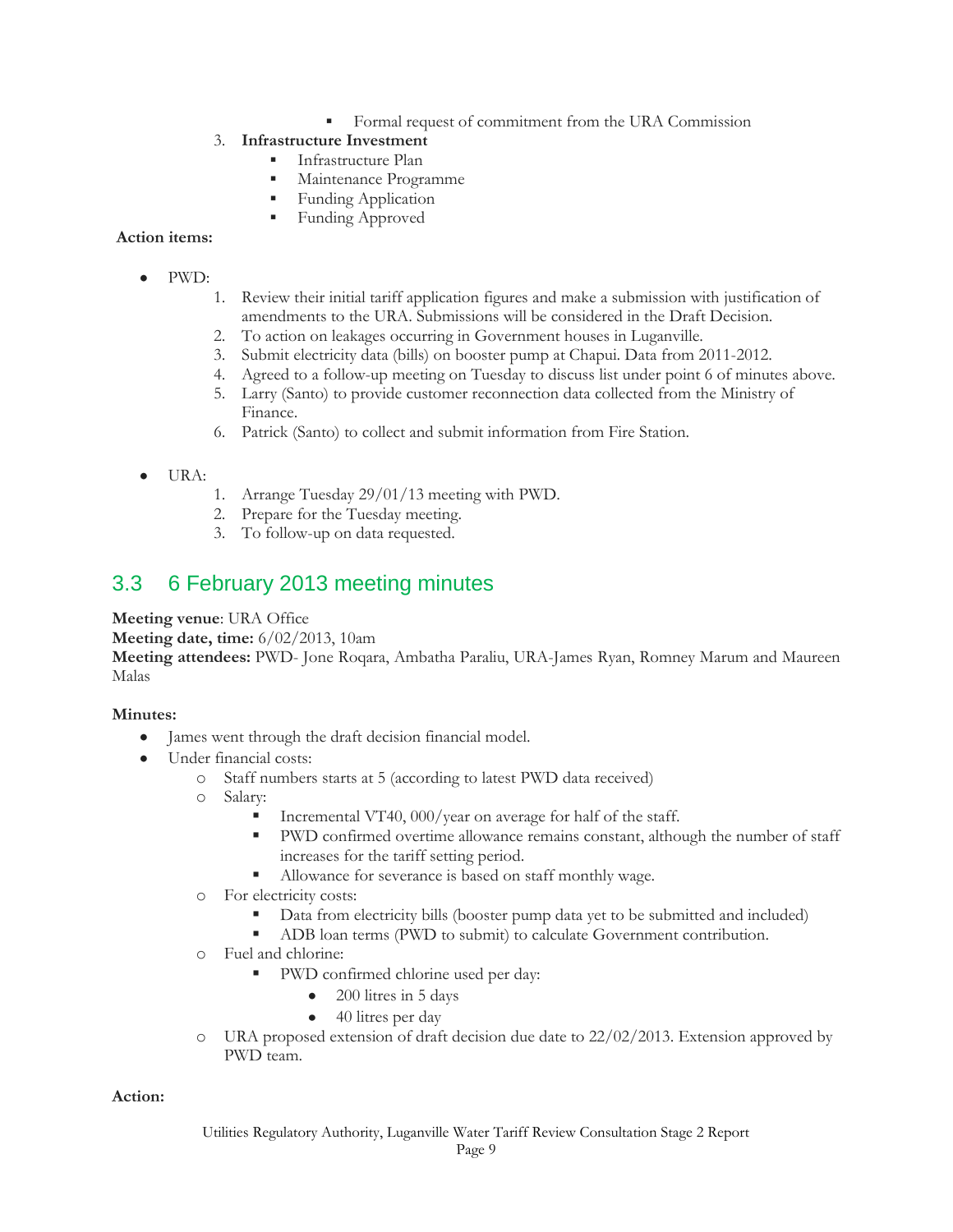- PWD to:  $\bullet$ 
	- o Submit booster pump data. **Done- Data emailed by Ambatha and received on 7/02/2013.**
	- o Submit ADB loan terms. **Done- Data emailed by Ambatha and received on 8/02/2013.**
	- o Review LWS long term improvement plan with DG. Get DG's feedback on document. Document to be submitted to URA.
	- o Confirm with corporate services on impact of shifting the Final Decision date.

#### URA to:

- o Include JICA data in draft decision.
- o Compare severance allowance with UNELCO.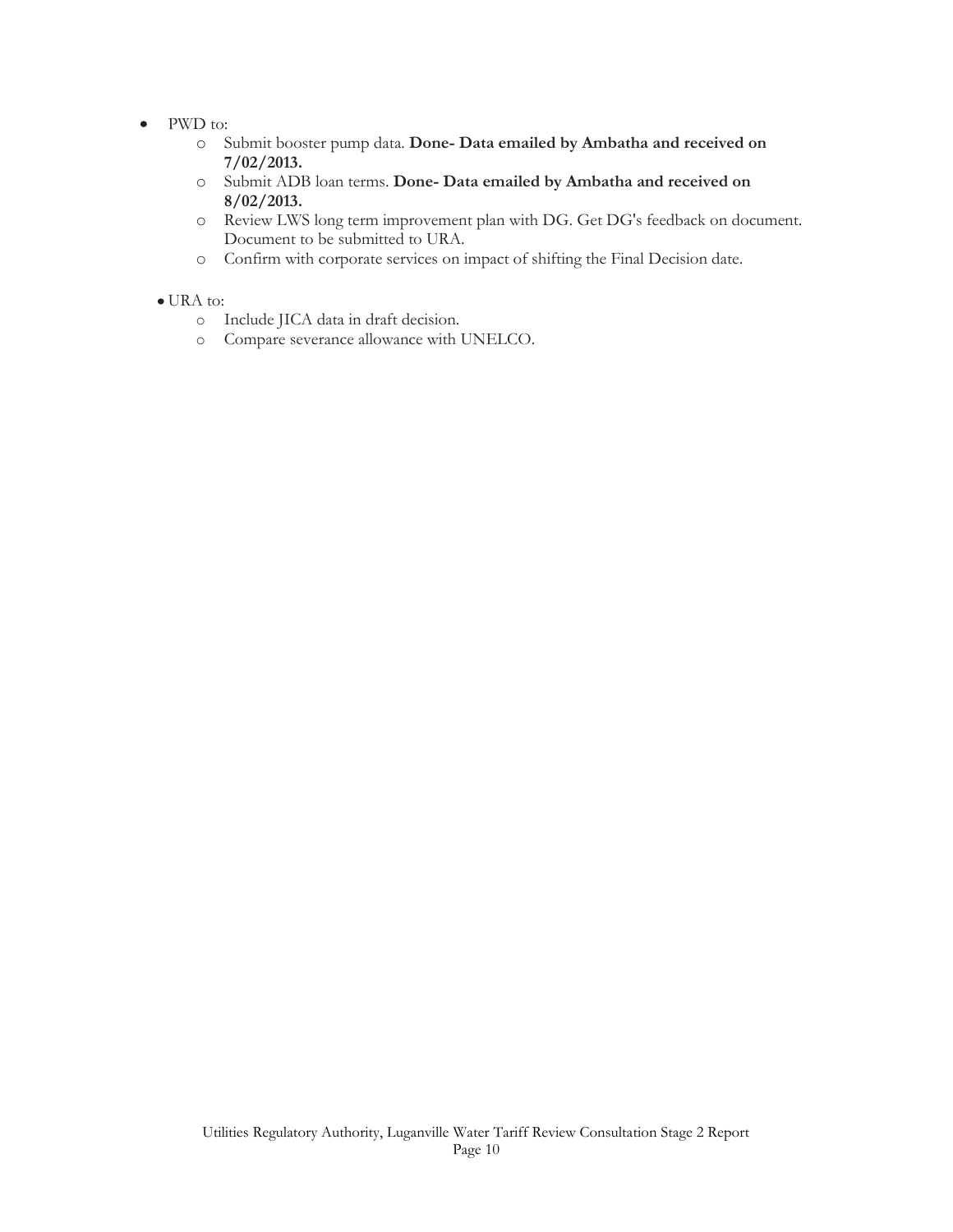## 4. Government briefing minutes

<span id="page-10-0"></span>The Authority met with the Director General of the Ministry of Infrastructure and Public Utilities (MIPU), Director General of Ministry of Lands and the Director General of the Ministry of Finance and Economic Management during Consultation Stage 2. A meeting was also held with the Director of Geologies, Mines and Water Resources. Presented below are minutes of the meetings.

### <span id="page-10-1"></span>4.1 MIPU briefing details

Detailed below are meeting minutes between the Authority and DG Binaru with MIPU team.

**Subject:** Luganville Water Tariff Review Framework and Tariff Application Papers

**Meeting Venue:** PWD Conference room

**Meeting Date/Time:** 18 January 2013, 10-12am

**Attendees**: PWD- DG Johnson Binaru, Director Sam Namuri, Deputy Director Jone Roqara, Uravo Nafuki, URA- James Ryan, Romney Marum, Maureen Malas.

### **Minutes:**

- o Opening remarks and presentation by Maureen Malas.
- o Discussion points:
	- **Director Sam Namuri:** Will the tariff be implemented immediately after the final decision is published?
	- **URA response:**
		- If the final decision indicates a tariff increase in order to provide for an increase in quality, there needs to be a well-defined monitoring and compliance regime in place prior to tariff implementation.
		- A possible approach to the monitoring and compliance regime as suggested by  $\bullet$ PWD in the last Joint Working Group meeting was regular assessment of the quality of water and service through a performance audit.
	- **DG Johnson Binaru:** How is the URA going to consult on the Luganville Water Tariff Final Decision?
	- **URA response:**
		- $\bullet$ URA will consult with all stakeholders on the tariff derived in the Final Decision. The Final Decision by the URA will have assumptions and justifications as to how the URA came about with the new tariff.
	- **DG Johnson Binaru:** How is quality defined in the tariff review?
	- **URA response:**
		- Quality is defined as: the quality of the water being supplied, the reliability of the supply, and the level of service that is being provided by PWD.
	- **Uravo Nafuki:** How is the URA going to implement a monitoring and compliance regime?
	- **URA response:**
		- $\bullet$ The regime will be developed in consultation with PWD and all relevant stakeholders.
	- **Uravo Nafuki:** National Water Committee (NWC) is currently drafting standards related to water quality.
	- **URA response:**

Utilities Regulatory Authority, Luganville Water Tariff Review Consultation Stage 2 Report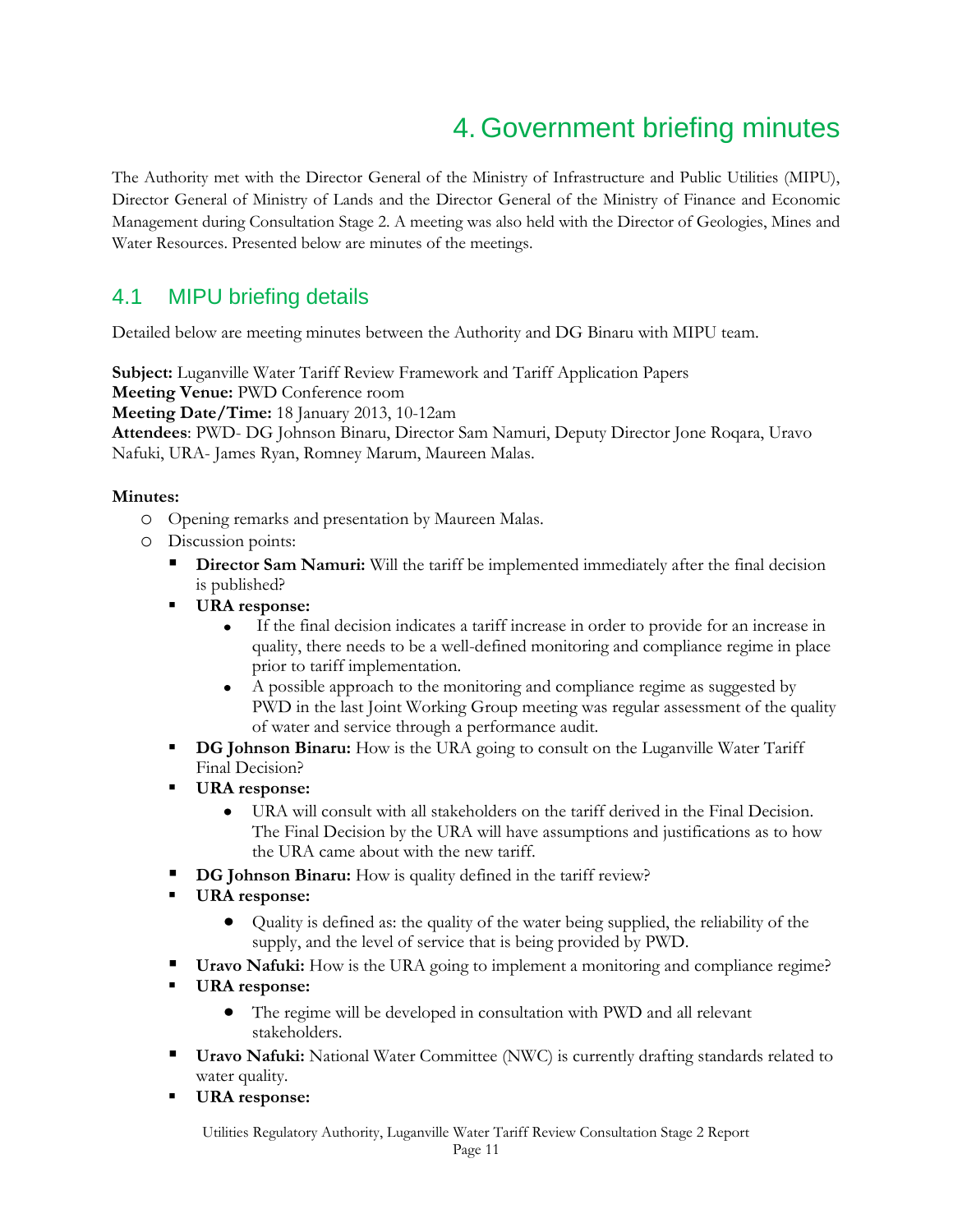- URA will consult with National Water Committee to see how the quality standards could be harmonized with future water standards that the URA will implement
- **DG Johnson Binaru:** How is infrastructure addressed by the tariff? At the moment, water supplied at times is not sufficient to meet demand in Luganville.
- **URA response:**
	- Tariff will address any refinancing of funds raised for investments, and will make an  $\bullet$ assumption around the sources of capital and associated costs.
	- Assumptions stated in the Final Decision will justify any planned investments that PWD intends to carry out over the tariff setting period
- **Director Sam Namuri:** PWD is not the only Government body responsible for water supply services in Vanuatu. Therefore any decision related to the water sector has to take into account all other relevant bodies.
- **Director Sam Namuri:** PWD does not have the required funds to employ a qualified person dedicated to regulatory work. Such a person would aid in any compliance and monitoring regime implemented as a result of the tariff review.
- **Director Sam Namuri:** National Water Committee is reviewing the Water Supply Act and any amendments may affect the current legislative framework and impact the tariff review process.
- **URA response:**
	- The URA will consult with the State Law Office to participate in the amendments review.
- **Uravo Nafuki:** Political support is vital to deliver improvements to water services. Involvement of the Minister is needed to ensure implementation as ministerial approval is required for any new tariff to be implemented.
- **URA response:**
	- Approval should be part of an ongoing plan focused at improving the water services quality in Luganville. The tariff review is a tool that can be used to implement this plan.
- **Director Sam Namuri:** Water supply is a low level priority at this stage because there are other priorities. PWD is requesting URA assistance in their budget submission for 2014, as the URA is currently carrying out the tariff review in Luganville to add supporting justification to their New Budget Proposal.
- **Uravo Nafuki:** URA should mention to the Ministry of Finance a separate budget line for water.
- **URA response:**
	- This has already been considered and will be discussed with the Ministry of Finance in our Government briefing with them next week, Tuesday 22 January 2013.
- **DG Johnson Binaru:** The separate fund option is more favorable now that there is a tariff review.
- **Director Sam Namuri:** Now that there is a specific budget for Luganville as a result of the tariff review, should there be a separate budget for Malekula and Tanna? This is because currently there's one budget for PWD water services.
- **URA response:**
	- URA acknowledges the fact that the scope of the tariff review covers just Luganville,  $\bullet$ the final approved tariff will only be implemented for Luganville. The current rate of VUV 52/m3 will still be charged to customers in Isangel and Lakatoro. However, in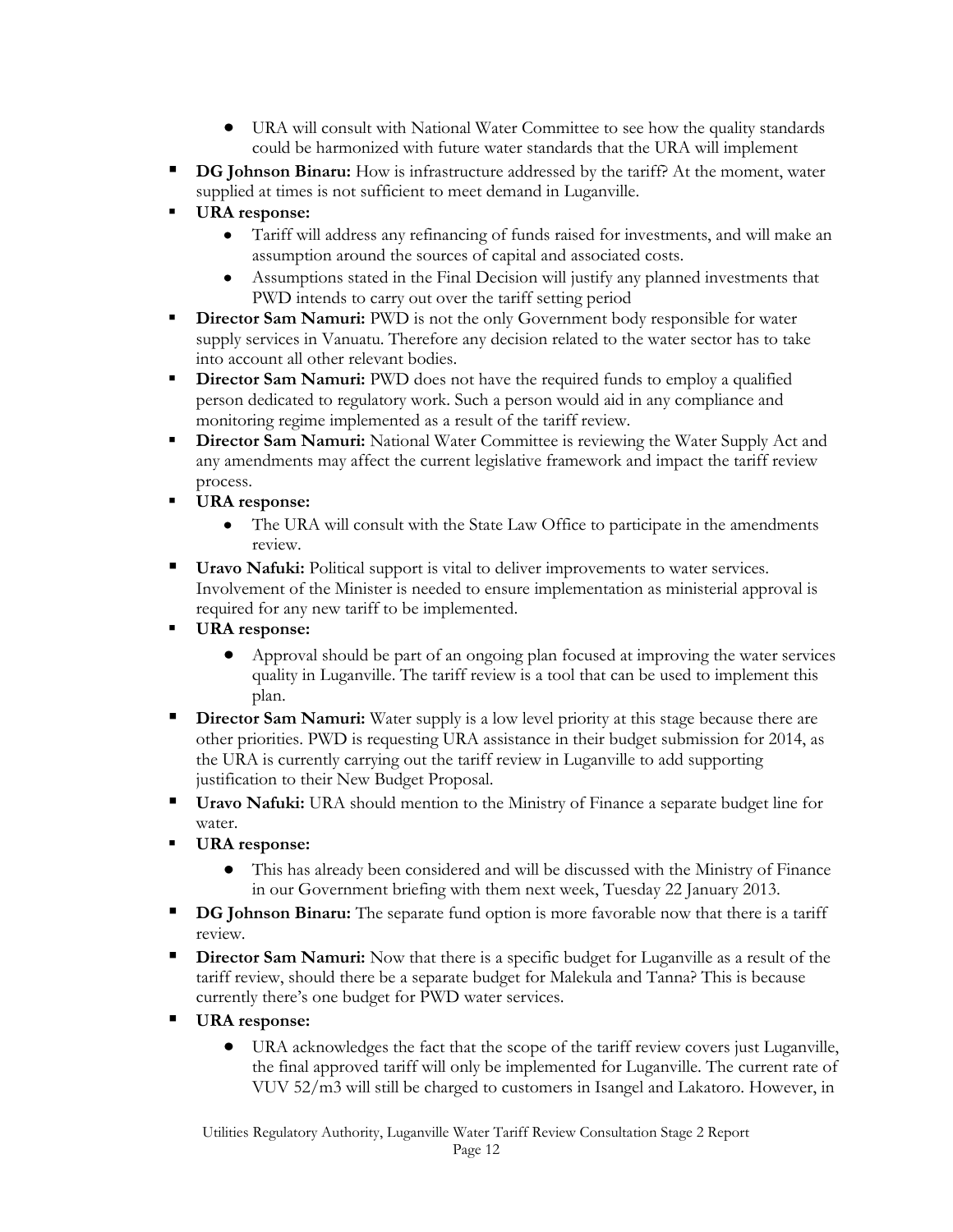the long run, PWD can maintain Luganville as a separate entity or set up a water board that would charge a same tariff for all three PWD water supply networks.

- **Jone Roqara**: Reliability of service is a challenge for smaller PWD networks outside of Luganville town.
- **DG Johnson Binaru:** Why is the Authority in its consultation stage 3 for the Draft Decision, consulting the communities separately from the Government? Why can't there be a joint consultation?
- **URA response:**
	- There is a need for separate consultation to ensure that URA's decision takes into account all perspectives. URA final's decision will be an assessment of information gathered from the consultations.
- **Jone Roqara:** Can the tariff be adjusted according to the budget approved by the Ministry of Finance?
- **URA response**:
	- The URA prefers to determine a fair tariff level, and only adjust the tariff according to changes in certain input costs. The tariff review may provide useful information to inform a budget submission, but it is the responsibility of the Government to ensure adequate funding to deliver against quality targets.
	- The URA feels that the current structure and budgeting process is not conducive to the effective delivery of utility services, and recommends that the Government considers alternative structures and processes in the near future.

#### **Actions:**

- URA to prepare briefing document for Ministry of Finance explaining the context of the tariff review in overall budget decision-making process.
- URA to organize a follow-up meeting with PWD/URA joint working group for Wednesday 23 January 2013 to inform them of results from URA's meeting with Ministry of Lands on Monday 21 January and Ministry of Finance on Tuesday 22 January, and to work on a structure for the Government's submissions to the consultation.

### <span id="page-12-0"></span>4.2 Ministry of Lands (MoL) briefing minutes

Two meetings were held with the Ministry of Lands. Detailed below are meeting minutes between the Authority and DG Joe Ligo with MoL team.

**Subject:** Luganville Water Tariff Review Framework and Tariff Application Papers

**Briefing Date/Time**: Monday 21/01/2013, 2pm

**Briefing Venue**: Ministry of Lands conference room

**Attendees:** MoL: Director General Joe Ligo, Minister's First PA McCarthney Aga, Private Secretary to the Minister of Lands Frank Daniel, URA: Maureen Malas, James Ryan, Romney Marum

#### **Minutes:**

 $\bullet$ Presentation from URA on Luganville Water Tariff Review

#### Discussion points:

• **DG Ligo:** The government has plans to encourage the development of Luganville to be a significant economic hub for the northern provinces of Vanuatu. Work is currently being done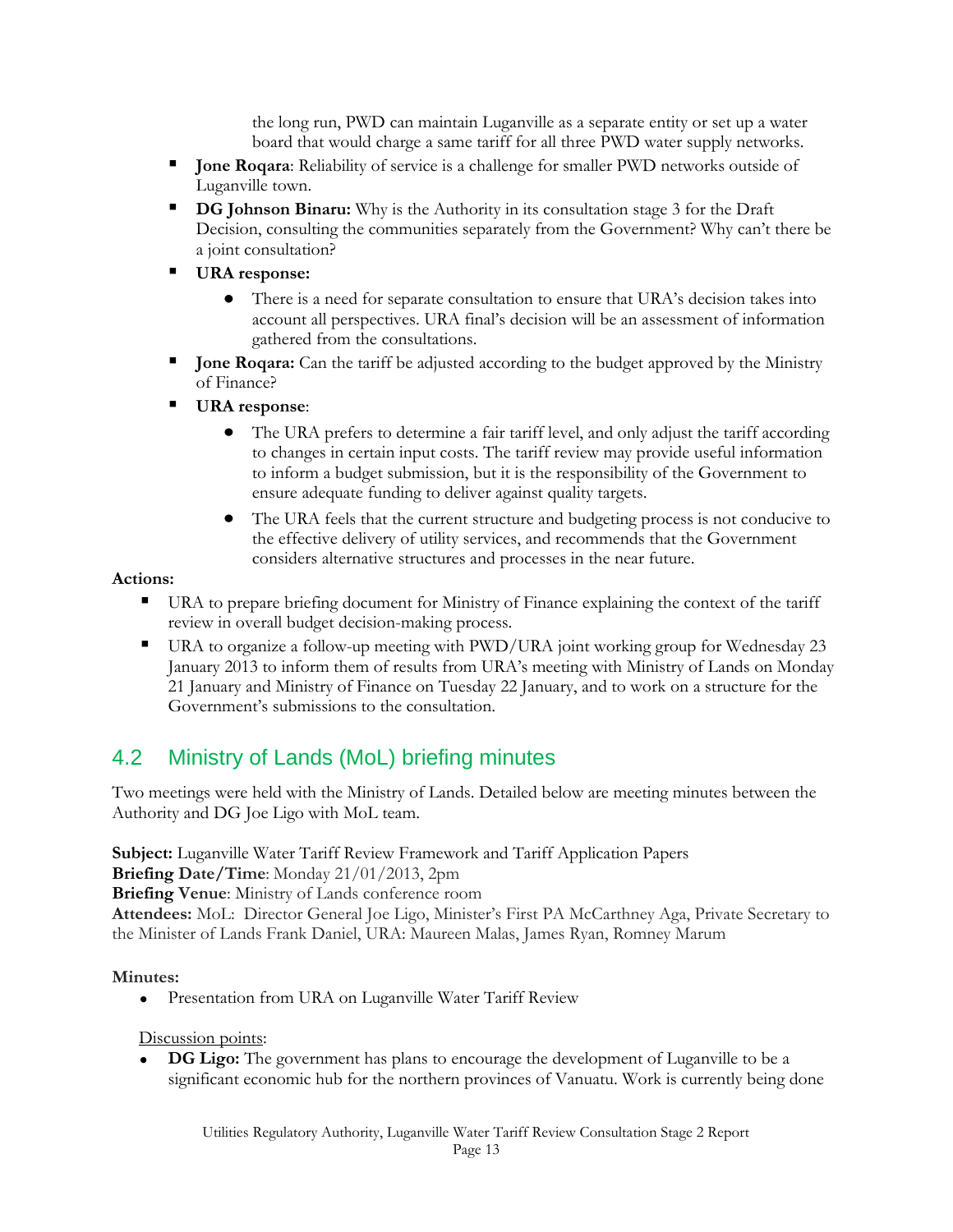on zoning and land use planning to support this aim. This includes the securing of land for a new water source.

- **DG Ligo:** What is a base price?
- **URA comment:** The base price is calculated to provide revenue that will cover the reasonable costs of operating the utility. The base price will be adjusted every quarter to accommodate any fluctuations in input costs. Electricity costs are one of the main costs that will be taken into account in the tariff adjustment formula every quarter. Details of the tariff adjustment formula are outlined in the Tariff Application Paper.
- **URA comment:** The listed "Implementation Considerations" are key actions that the URA would like to see in place before a new tariff will be implemented.
- **URA comment:** The proposed price in the Tariff Application Paper is close to the level  $\bullet$ currently charged by UNELCO in Port Vila. PWD proposed in their tariff application a per cubic meter price of Vt65 as compared to UNELCO's low level tranche charge of around Vt62/m3 (note that PWD's proposed tariff of Vt65/m3 is a flat rate for all levels of consumption)
- **URA comment:** The proposal to adjust the tariff depending on budget approved by the  $\bullet$ Ministry of Finance is not an ideal solution in the view of the URA. The URA would prefer to simply set the price at a reasonable level. It is the Government's responsibility to ensure the financial viability of the utility.
- **DG Ligo:** What are the implications from the tariff review for any future tendering of Luganville Water Services to a private company?
- **URA response:** Based on the data gathered and analysis to date, there is a lot that can be done to make Luganville Water Services more attractive for a private investor. The tariff review and financial model is a useful tool that can help encourage PWD in planning towards independently managing and financing the Luganville water supply services.
- **McCarthney Aga:** There were talks last year of merging the rural and urban water supply under a single legislation. So far no structured progress has been done.
- **McCarthney Aga:** Given that there is a possibility that the price of water in Luganville will increase is there a possibility that the increase be incremental over a certain period of time?
- **URA response:** That is an option that the URA is considering. In considering how the tariff is implemented, affordability will be analyzed to assess if an incremental implementation is viable.
- **DG Ligo:** Was the URA consulted on the changes to the Water Supply Act?
- **URA response**: It was raised in the last briefing with MIPU at the National Water Committee meeting. The URA will be notifying State Law Office to seek involvement status in the amendment process.
- **McCarthney Aga:** What is the current level of water quality supplied in Luganville by PWD?
- **URA response:** Based on the current data being gathered, the water supplied in Luganville is at a reasonable quality level as compared to the region and also worldwide. However, quality can still be better and some aspects of quality measures will be addressed during the tariff review.
- **DG Ligo:** Confirmed that the costs associated with land compensation, for example the new water source for PWD in Luganville, is not to be considered in the tariff as it is a cost met by the Government. Land is therefore not to be considered as a water asset under the current water tariff.

The Authority also met with Director Christopher Ioan on the Luganville Water Tariff Review and small water utilities. Detailed below are meeting minutes of discussion held.

**Meeting date, time:** Monday 11 February 2013, 8.30 am **Meeting venue:** Geologies and Mines Office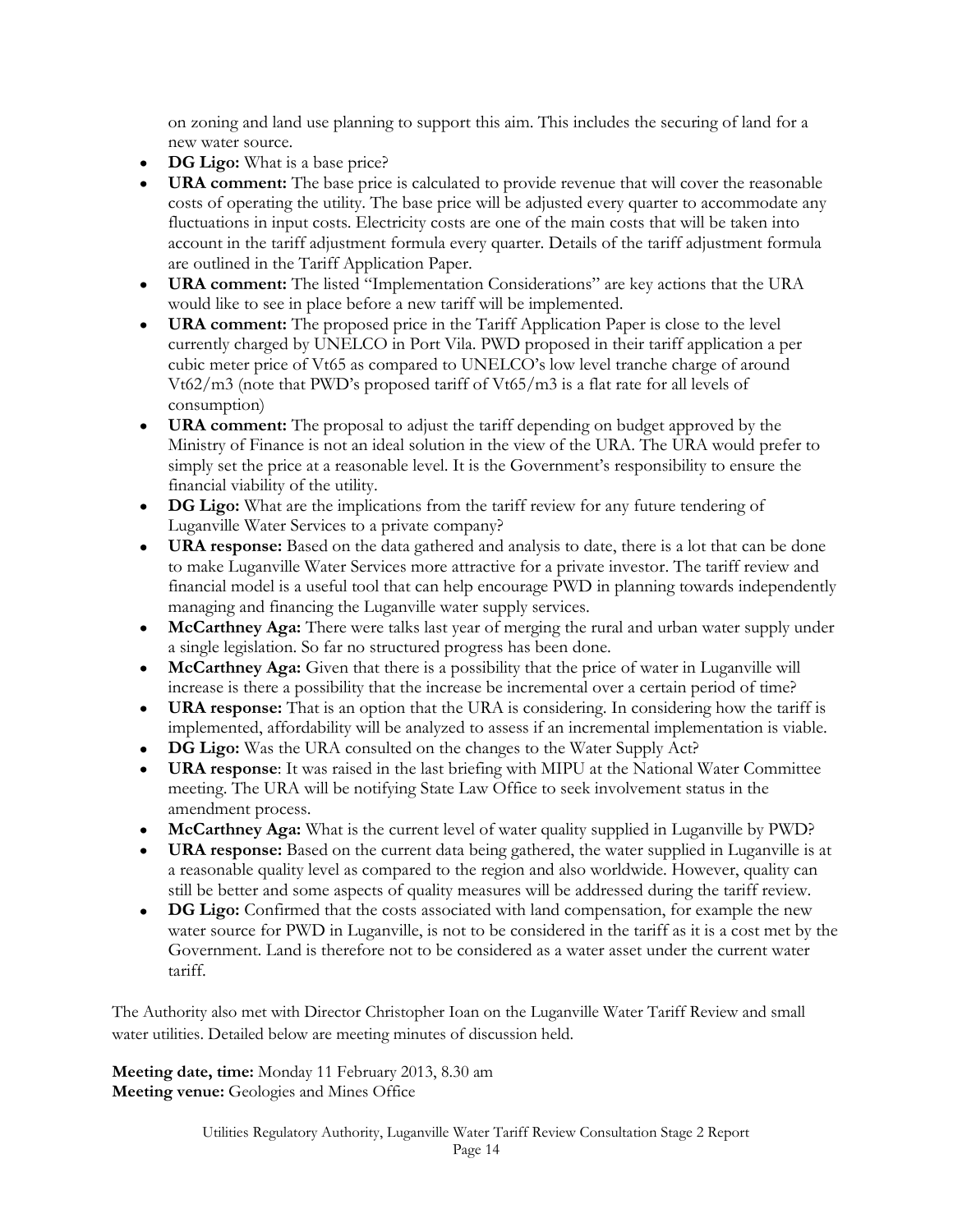**Meeting attendees:** Director Christopher Ioan, Olivier Fernandez, James Ryan and Maureen Malas

#### **Minutes:**

- The URA Luganville Water Tariff Review team presented the status of the tariff review. Highlighting the tariff review methodology outlined in the Luganville Water Tariff Review Framework Paper, PWD's initial tariff proposal in the Tariff Application Report and addressed tariff implementation issues around budgeting and water quality monitoring.
- Director Ioan raised the question of investment funding. The Government should set aside a percentage of funds for investing into Luganville Water Services. How is investment funding considered in the tariff review?
- **URA response**: The tariff is designed to cover the cost of capital for investment. Given the potential for donor funding of investment, and the ability of the government to raise funds, this is more capital efficient (in theory) than apportioning part of the revenue to a specific fund for investment. The Director's advice is noted, and will be discussed in the next stage of consultation with government stakeholders.
- **Director advised the Authority to use the Act in addressing investment fund and budgeting with the** Ministry of Finance.
- Director Ioan informed the team of the establishment of a water monitoring lab carried out by his Department for PWD in Santo. The lab was set up in December 2012. Water quality is monitored and benchmarked against the WHO water quality standards. After a month of monitoring in December, the water quality did not reach WHO standards.
- The Director's staff in the Department of Geologies and Mines are responsible in monitoring the quality of PWD's Luganville water supplied but it is the PWD's responsibility to ensure sufficient chlorine is applied to the water supply system and abiding by the Luganville Water Safety Plan.
- Director raised his concern on the ownership of the Luganville Water Safety Plan. Whether the Luganville Water Safety Plan should sit under PWD or the Department of Geologies and Mines.
- URA team asked the Director on the status of the Water Supply Act Amendment and if the amendments will have an impact on the tariff review.
- Director responded that the Water Supply Act is currently with the Law Commission, including the Water Resource Management Act with its Amendments.

#### **Actions:**

- 1. Director agreed to send a copy of the Water Supply Act with amendments and the Water Resource Management Act with amendments to the URA.
- 2. URA to inform the Director of next consultation (Consultation Stage 3) for the Luganville Water Tariff Review.
- 3. URA to send list of all small operating water utilities to the Director to verify.
- Discussion also circulated around small water utilities. The URA under its Act is also responsible in regulating the existing small water utilities therefore needed clarification on monitoring under the Water Resource Management Act.
- The URA had received complaints from small water utility customers regarding poor water quality being supplied and high price being charged.
- URA enquired about existing process to provide authorization for and monitor the supply of water in rural areas. At this stage there is no other process than an obligation to whoever wishes to enter into a subdivision agreement to provide access for water. Monitoring of these conditions must be within the MOL.
- URA enquired about the registration process for small utility suppliers and about a register of existing suppliers. Director mentioned the existence of a list of distributors and networks installed by

Utilities Regulatory Authority, Luganville Water Tariff Review Consultation Stage 2 Report Page 15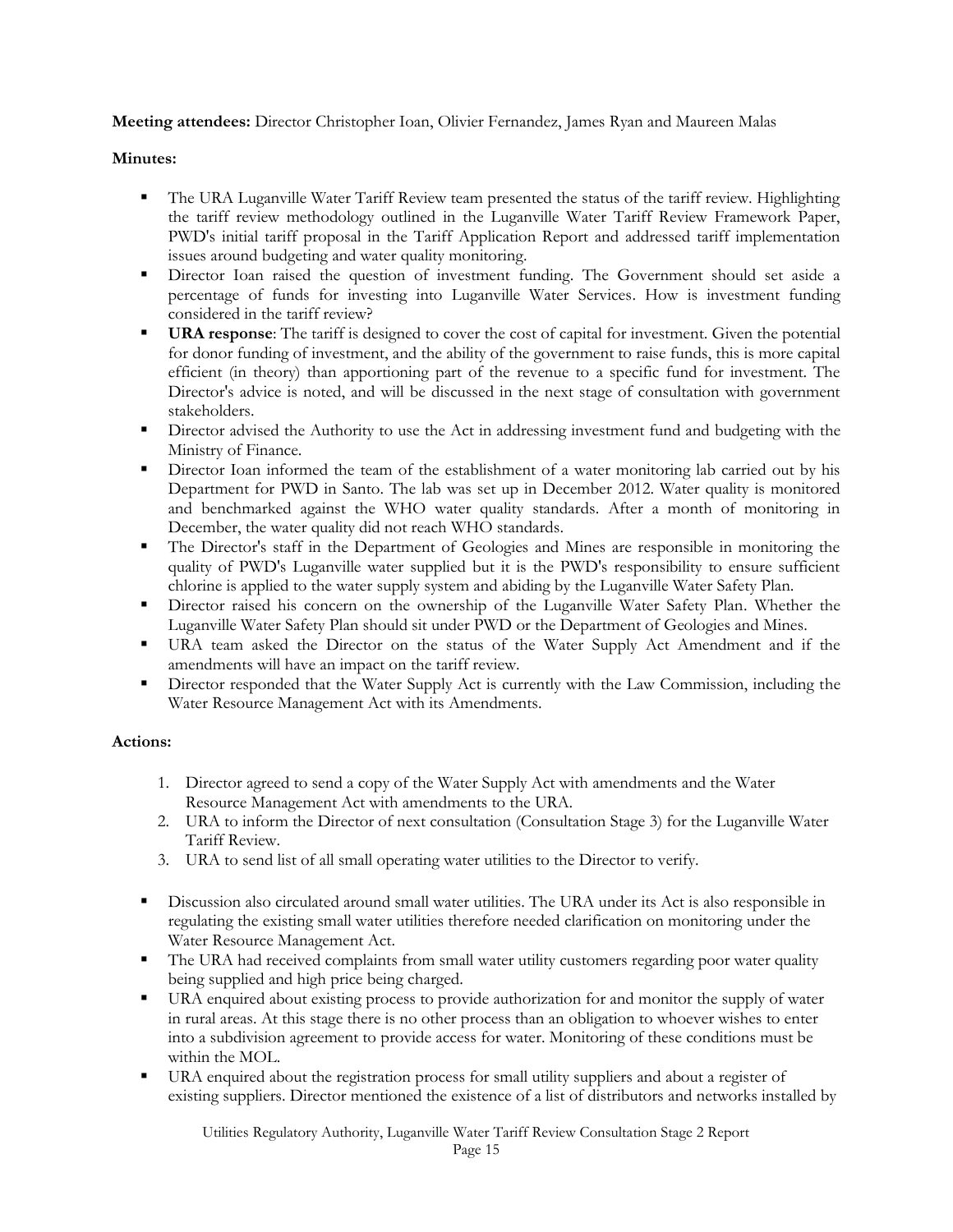MIPU and will provide information about the location and number of these systems. URA will submit a list of identified suppliers to be reviewed by the Director and completed with any missing information.

 URA highlighted its intended next steps regarding small water utilities, starting with a review of existing suppliers and data gathering, together with an issues paper to highlight the needs for regulation of small water utilities and come up with an action plan for a proper review including all stakeholders.

## <span id="page-15-0"></span>4.3 Ministry of Finance briefing minutes

The Authority met with the Director General of Finance and Economic Management, Mr George Maniuri, to discuss key issues of the Luganville Water Tariff Review Framework Paper and Tariff Application Paper.

**Subject:** Luganville Water Tariff Review Framework and Tariff Application Papers **Meeting Time/Day:** 10-11.30am, Tuesday 22 January 2013 **Meeting Venue:** Finance Conference Room **Attendees:** DG Maniuri, James Ryan and Maureen Malas

Details of points discussed:

- **DG Maniuri**: Why has PWD requested a tariff review just for Luganville?
- **URA response:** PWD first met with the URA regarding their electricity bill for providing water services in Luganville. The bill was more than what they had budgeted for. PWD came to the URA for advice. The issue was discussed and it was identified that carrying out a tariff review for PWD water services in Luganville will not only calculate a reasonable tariff to apply in Luganville but also assist in their budget submission to Ministry of Finance for 2014. MIPU then requested the URA to perform a review of water tariffs in Luganville.
- **DG Maniuri:** Every year a budget is allocated to the Ministry of Infrastructure and Public Utilities, the Director General has the power to assign fund amounts between each department within the Ministry.
- **URA response:** The current structure allows for funds to be diverted from water services to other services provided by PWD (such as roads and airports). This appears to have led to underinvestment and under-performance in the past.
- **DG Maniuri:** Revenue collected from water customers in Luganville is collected into the general public fund. This fund is then divided among the various budgets for Government activities.
- **URA response:** The current structure means that it is possible for the Government to divert revenue from water customers into other departments or services. Also, as the revenue collected does not have a direct impact on the budget allocated to PWD, there is no incentive for PWD to be more effective in collecting revenue. Separating the revenue from water customers in Luganville would enable more effective management of the finances of the utility.
- **DG Maniuri:** A revolving fund (where the revenue collected from water customers in Luganville becomes the budget allocated for water services in Luganville) is a possible solution.
- **URA Response:** A revolving fund would create more of an incentive for PWD to collect revenue more effectively. However, the revenue collected will not be the same cash amount as required for any large investments. There would still be a need for arranging the financing of large capital investments, which is beyond the current remit of PWD.

Utilities Regulatory Authority, Luganville Water Tariff Review Consultation Stage 2 Report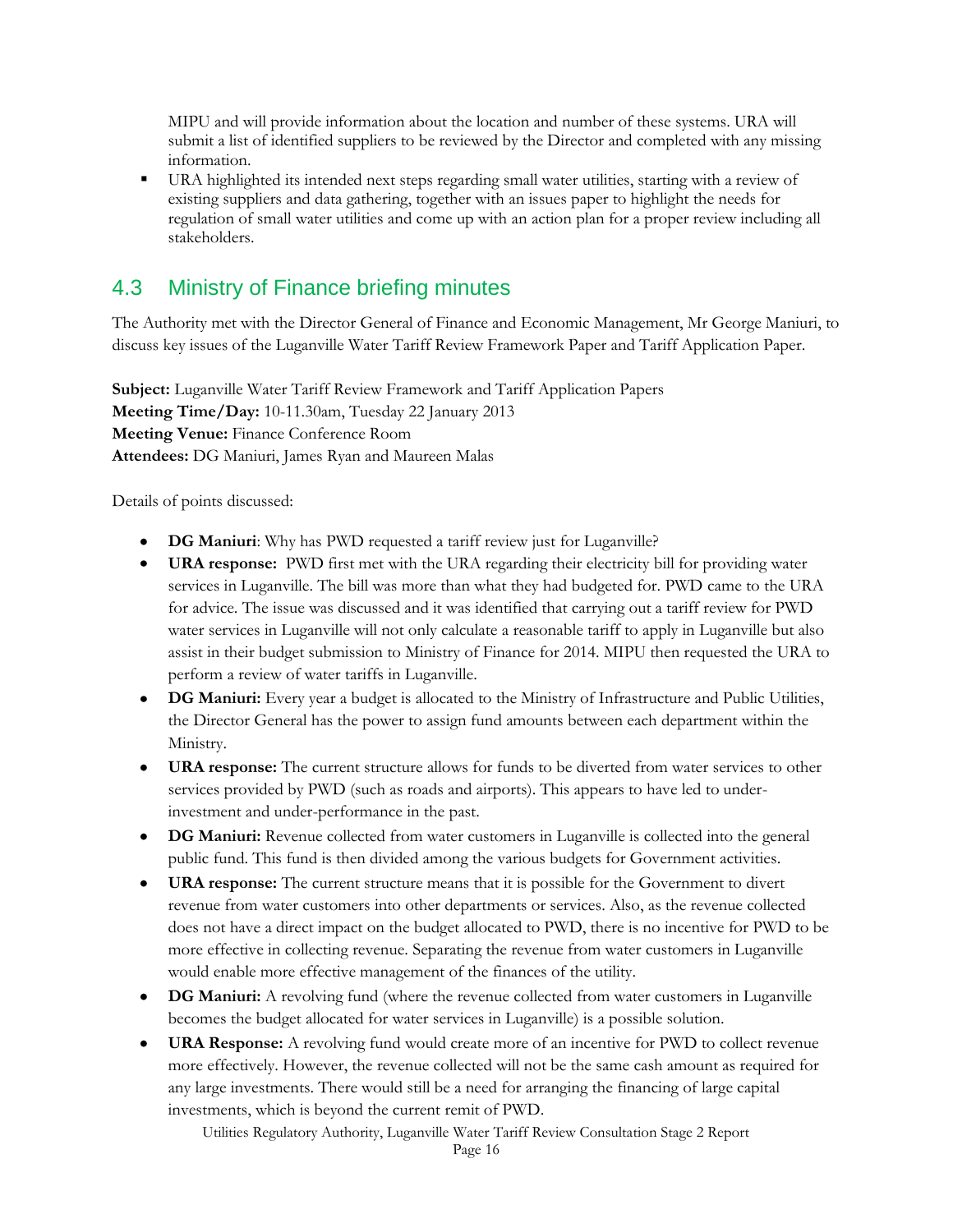- **DG Maniuri:** Can URA explain prices going up as a result of water quality?
- **URA response:** In order to approve any price increase to enable PWD to deliver better quality, the URA seeks assurance from the Government on three key points: 1) Budgeting and financial management process are put in place to manage Luganville Water Services separately; 2) Adequate monitoring and compliance process are established to monitor service quality; and 3) Funding is secured for any required major investment projects. Having received such a submission from the Government, the URA would then present the arrangements as part of the consultation on the URA's Draft Decision, planned for late February.
- **DG Maniuri:** Agreed for a joint meeting to be held with DG Binaru of MIPU and DG Ligo of MoL to discuss and come up with a long term plan for water services in Luganville.
- **URA response:** URA to organize the meeting and invite the three important stakeholders.  $\bullet$  .

#### **URA Action**:

Arrange meeting for next week with the key stakeholders (DG of Lands, MFEM and MIPU) to  $\bullet$ discuss and formulate a long term plan for PWD water services in Luganville.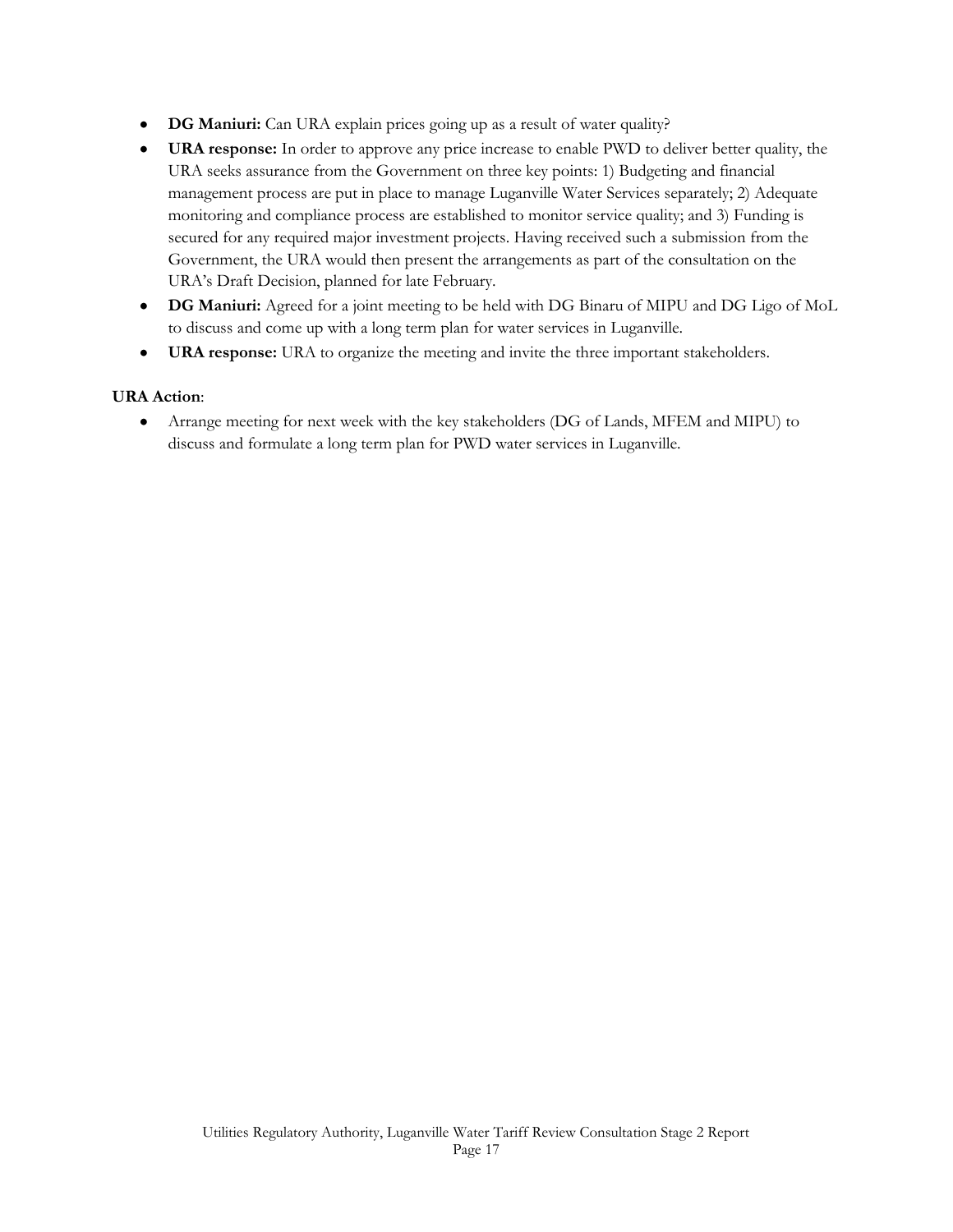## 5. Field Report

## <span id="page-17-1"></span><span id="page-17-0"></span>5.1 Background

The objective of the field consultation was to collect additional data from Luganville PWD office and the water supply network that was required for the purpose of the tariff review. Most of the required data was collected in response to requests by consultants the Authority has engaged to perform an independent asset audit on the Luganville water supply network.

The Authority was represented by Mr. Romney Marum during the consultation. Romney is part of the team that is undertaking the Luganville Water Tariff Review.

All the data and information collected was done in consultation with PWD. The discussions that Romney had with customers in Luganville were done in the presence of staff from the PWD Water Supply Section. Photographs of the network assets by the URA representative were taken with consent from PWD.

### <span id="page-17-2"></span>5.2 Consultation Activities

Tabled below was the planned schedule of activities of the Luganville consultation from 22 January 2013 to 24 January 2013.

| Date       | <b>Time</b>  | Location                              | <b>Activity</b>                                                                                              |
|------------|--------------|---------------------------------------|--------------------------------------------------------------------------------------------------------------|
| 22/01/2013 | $1:30-2pm$   | <b>PWD</b> Office                     | Meeting with PWD to<br>discuss what is required<br>from PWD during the<br>trip.                              |
|            | $2-4$ pm     | PWD Office                            | Readable copies of the<br>diagrams at the back of<br>the JICA grant request.                                 |
|            |              | PWD Office                            | Discuss status of all the<br>works shown in the<br>SMEC drawings (or<br>project reports)                     |
|            |              | PWD Office                            | Set out logistics for site<br>visits based on the<br>outcome of the<br>discussion on network<br>(schematics) |
| 23/01/2013 | 8:30-11:30am | Pump station,<br>reservoirs and pipes | Field visit to take<br>photographs of<br>network and note down<br>any important aspect of                    |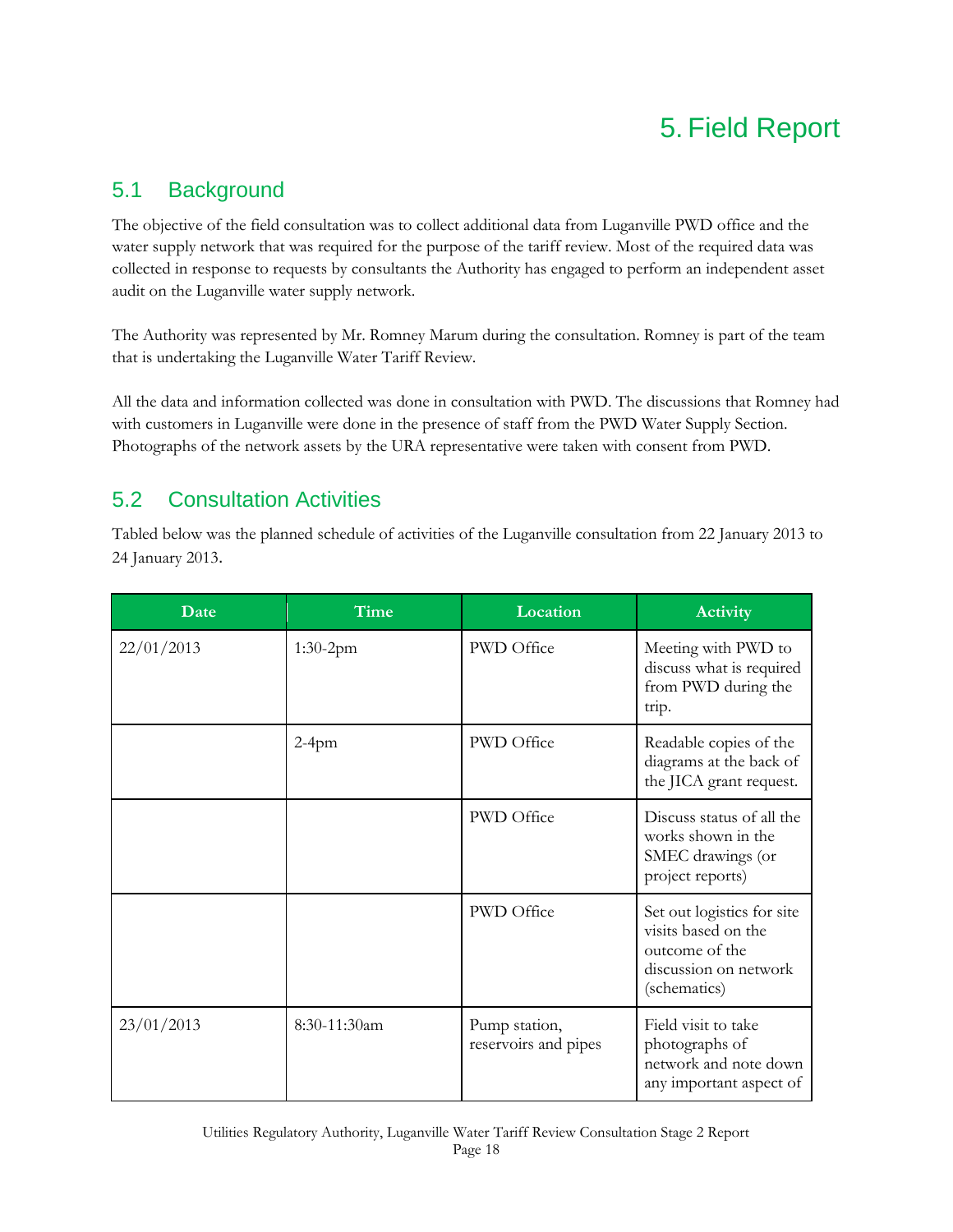|            |                |                   | network that may be<br>relevant for the Asset<br>Audit                                                                                                                                                 |
|------------|----------------|-------------------|--------------------------------------------------------------------------------------------------------------------------------------------------------------------------------------------------------|
|            | 1:30-4:30pm    | Around Luganville | Visit customers with<br>billing errors and note<br>anything that may have<br>caused such errors.<br>Take photos of<br>customer meters for<br>Asset audit purposes<br>and for the review in<br>general. |
| 24/01/2013 | 8:30-11.30am   | Luganville area   | Visit facilities used for<br>transporting water and<br>take photographs. Visit<br>fire hydrant and any<br>other source of<br>unmetered water and<br>take photos.                                       |
|            |                | PWD Office        | Discuss with PWD any<br>data that may be<br>relevant for leakage<br>measurement. Collect<br>customer billing data<br>for the remainder of<br>2012.                                                     |
|            | $1:30-3:30$ pm |                   | Wrap-up                                                                                                                                                                                                |

Presented below are the activities undertaken and the information gathered:

### <span id="page-18-0"></span>5.3 Activities on 22/01/2013

Three activities were done during this part of the consultation schedule.

- 1. Meeting with SANMA, Public Works Department (PWD) Manager and Water Supply Section,
- 2. Discussion with the PWD Water Supply Section confirming details of network schematic and drawings that were previously provided to the URA and;
- <span id="page-18-1"></span>3. Meeting with Lily May who is PWD's accountant.

### 5.3.1 Meeting with PWD

Detailed below are the meeting minutes with PWD:

**Date, time:** 22/1/2013, 1:30pm **Venue:** Luganville PWD Office **Attendees:** PWD: Simeon Stanley, Ravo Serge Moli, John Patrick, URA: Romney Marum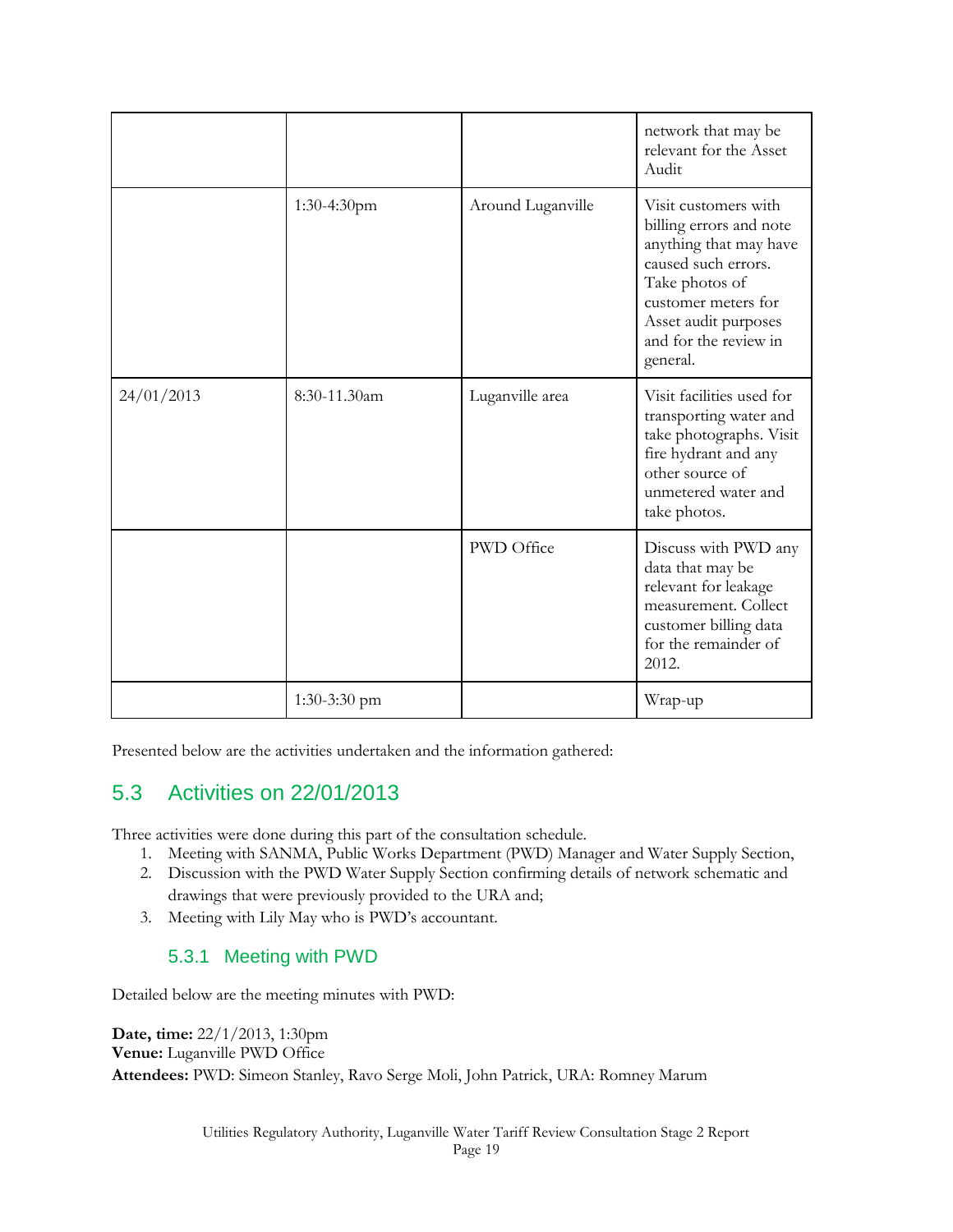The agenda discussed during the meeting was;

- Discussion of all relevant data that the URA had requested,
- Discussion about existing quality measures and
- Identification of sources of non revenue water.

In response to the URA's requested data, PWD stated that most of the data and reports of the Luganville Water Supply network were erased from their database by the previous person who was in charge of the water supply section. Accounts data such as transport water invoices and reconnection invoices are still available either at the PWD Accounts Office or through the Department of Finance in Luganville.

Based on the response from PWD on the issue on quality measures, there seem to be lack of such measures other than standards applied to water treatment.

- Customers are not informed of any planned works on the network that would result in a water outage.
- Customer would only be aware of an outage once they notice that their supply was not available and call up PWD office to enquire.
- Customer queries are addressed at the office but limited resources has resulted in delay of resolving customer issues
- Lack of a structured customer management system
- Maintenance is mainly reactive and usually in response to customer complaints.

Activities that account for non revenue water based on discussions with PWD are:

- Leakages- most government houses have been having leaks unmanned for over very long periods of  $\bullet$ time and still pending to date.
- Most of the mains are galvanized pipes and were installed a long time ago (PWD cannot really account for the dates the original mains were installed) and have aged therefore resulting in underground leakages some of which may go undetected.
- Transported water is done by a 6000L tank truck to transport water to customers that request and pay for the transporting of the water. PWD charge 7000vt/trip as a flat rate. PWD confirmed that approximately a full tank of water is transported every time there is a customer request.



**Figure 1** *Water transport truck*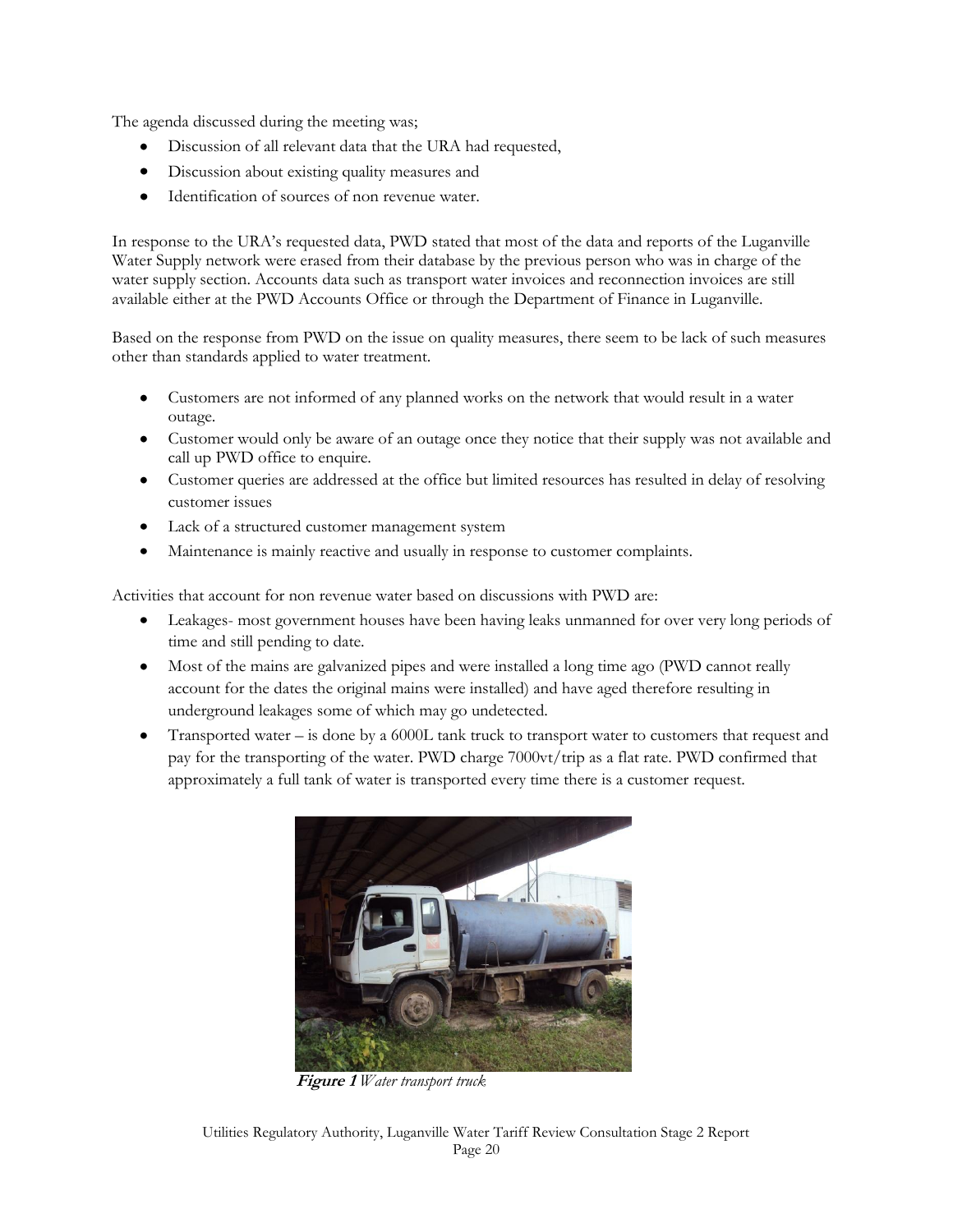Fire Station usage – water is used for purposes related to the operation of the station such as putting out fires and running fire extinguishing drills. The station does have a meter that the station records consumption of every time water is taken out of the outlet connected to the meter. PWD also mentioned that the fire station transports water to the public whenever someone requests for water from the station in the fire truck and charge customers for every trip. PWD do not have access to any records of such payments.

### 5.3.2 Discussion with Water Supply Section team

<span id="page-20-0"></span>The discussion with the team was focused at verifying schematics and technical drawing of the network. This was to ensure that the drawings that were submitted to the URA were updated. The following are the outcomes of the discussion.

**Date, time:** 22/1/2013, 2:30pm **Venue:** PWD office **Attendees:** PWD – Moli Ravo, John Patrick, URA – Romney Marum

#### **Minutes:**

- When going through the SMEC technical drawings of the network, PWD confirmed that the  $\bullet$ drawings are up to date with the actual network. The only exception was that the extensions to the network that were done after the drawing was drafted have not been included. Only an additional extension that was done in 2012 was indicated on the SMEC map by PWD. This new extension was funded under the Pacific Integrated Water Resources Management Program (Pacific IWRM) and was for extension into Zone 9 of the water supply network. Other extensions that were funded and commissioned by third parties and handed over to PWD to operate and maintain were not documented by PWD.
- The schematic of the proposed network that was in the proposal report submitted to donors for  $\bullet$ funding of new capacity and improved quality could not be confirmed by PWD in Luganville. The only schematic they had was of the old proposal that is now being put in place.

### <span id="page-20-1"></span>5.3.2 Meeting with Lily May

The objective of the meeting with Lily May was to collect data related to reconnections and transported water. The following was the outcome of the meeting.

#### **Minutes to the meeting**

**Venue:** PWD Office **Date, time:** 22/1/2013, 3:30pm **Attendees:** PWD - Lily May, PWD Accounts Officer, URA – Romney Marum

#### **Minutes:**

- Lily stated that reconnection data could only be obtained from the Department of Finance in Luganville as that is where all the customers go and pay for their reconnection fees.
- Water transported was invoiced to customers at VT 7000 per trip. PWD had hard copy receipts of payments for 2012 and 2011. Transported water is not recorded as such, instead it is put into the

Utilities Regulatory Authority, Luganville Water Tariff Review Consultation Stage 2 Report Page 21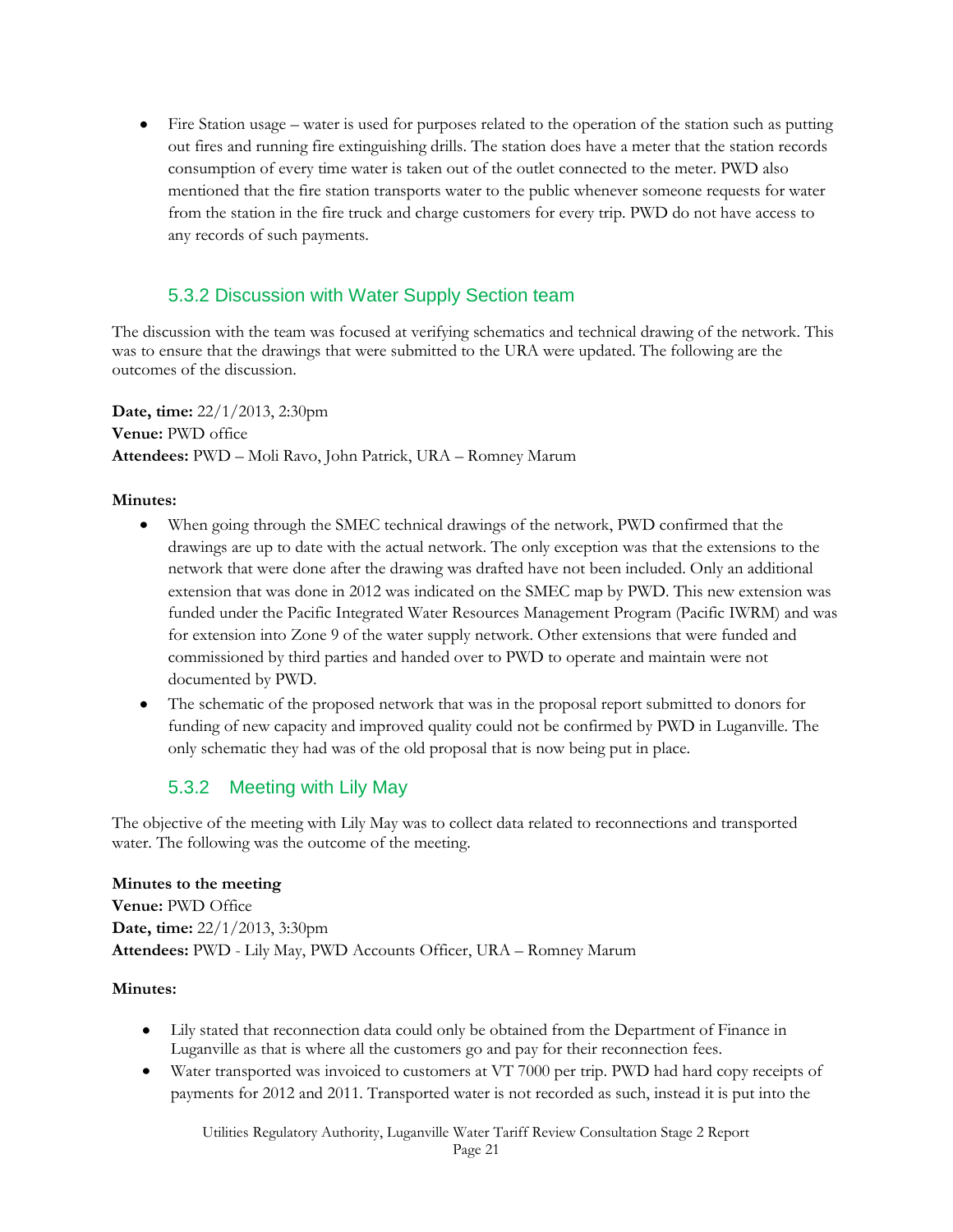system as payments from customers, and therefore a soft copy version of data related to transported water could not be obtained. Lily did provide scan copies of receipts for transported water between the year 2011-2012.

- Interesting points raised during the meeting were:
	- Customers that had excessive leaks at their homes made some form of agreement with PWD management in Luganville to be charge a flat quarterly rate. There is no justification to this flat rate.
	- Whenever there is a leakage that is a direct result of works along the water mains by third parties, PWD bears the total cost of repairing the leakage. At times the leakage lasts for several hours after being reported due to limited PWD field staff.
	- The Water Supply Act should be amended to provide PWD with powers to penalize third parties who break water mains without proper consultation with PWD as to where the mains are located prior to commencement of any works.

### <span id="page-21-0"></span>5.4 Activities on 23/01/2013

The second day of the consultation was mainly focused on site visitation. The site visitation began in the morning with photographing of the main surface sections of the network such as the pump station, reservoirs, meters, fire hydrants and main pipes. After lunch the visitation was extended to customer houses to investigate reasons for excessive consumption that the URA had discovered during its analysis of customer billing data provided by PWD. The final activity for the day was to meet the new PWD finance officer and talk about how to obtain some of the data that was requested by the URA.

### 5.4.1 Network visitation

<span id="page-21-1"></span>The network visitation began at the pump station at Sarakata whereby photographs were taken by the URA representative and observations were also taken note of. Photographs taken were of the:

- Pump station compound
- Pumps
- Pump accessories
- Valves
- Water treatment plant
- Inlet and outlet pipes
- Well
- Backup generator



**Figure 2** *Pump and inlet valve*

After the pump station, Romney and the PWD team also visited the three reservoirs and the booster pump to one of the reservoirs. Photographs taken were of the:

- Reservoir compound
- Tanks
- Inlet and outlet pipes
- Flow meters
- Level gauges
- Any leakage or defaults
- Booster pump
- Booster pump compound



**Figure 3** *Chapui reservoir*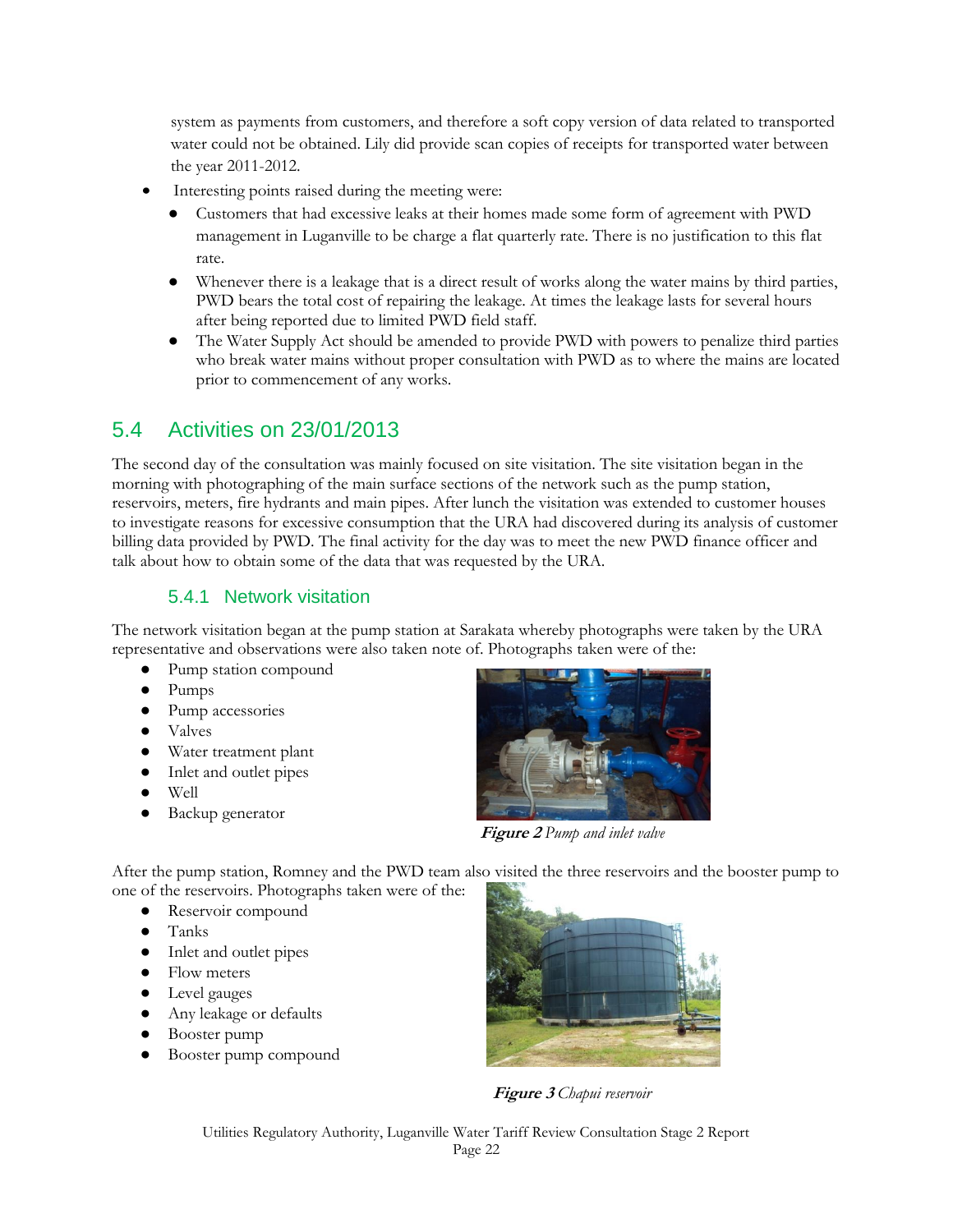We also visited the fire station and spoke with the fire service workers. They confirmed that the fire truck has a capacity of 1200L. We could not get any data from the station because the person in charge was not available. However, arrangements were made with PWD to obtain the required data once the officer in charge was back in office. Data requested was:

- Number of fires that required the aid of the station going far back as possible,
- The amount of water that was used per fire and:
- The amount charged per customer for water transported by the fire truck.



 **Figure 4** *Fire truck* 

### **5.4.1.1 Findings**

The following were observed during the network visitation:

- The pump station is well looked after outside and inside,
- The pump station is fairly secured with compound gates locked at all times as well as the gate to the pump station,
- The treatment plant is located too close to the pipes so leaking chlorine that goes unnoticed may drip onto main pipes resulting in corrosion of the pipes,
- All the reservoirs are not secured due to:
	- the absence of gate,
	- damaged gates,
	- holes in the fence,
- Leakages were observed at:
	- Outlet pipe from the Chapui reservoir,
	- Inlet into the Sarakata reservoir,
	- Sides of the Chapui and Sarakata reservoir,
- The roof of the Agriculture College reservoir is corroded at certain spots with holes starting to appear as a result of corrosion,
- There is an electric booster pump between Chapui and Agriculture College reservoir that is operated manually. Every time PWD field officers do the routine check at the Agriculture College reservoir they note the water level of the reservoir. If it goes below a certain threshold level then the booster pump is switched on until such time that the reservoir is full then the pump is switched off.

### 5.4.2 Customer Household Visitation

<span id="page-22-0"></span>In the afternoon, Romney and PWD team then visited a few residential customers that the URA identified to be consuming very high amounts of water.

### **5.4.2.1 Findings**

After talking to occupants of the houses with high consumption levels and assessing the causes of these excessive consumption levels Romney and the PWD team noted the following:

● All the residential houses with higher than normal consumption level that Romney and the PWD team visited had leakages after the meter that had not been fixed for very long periods.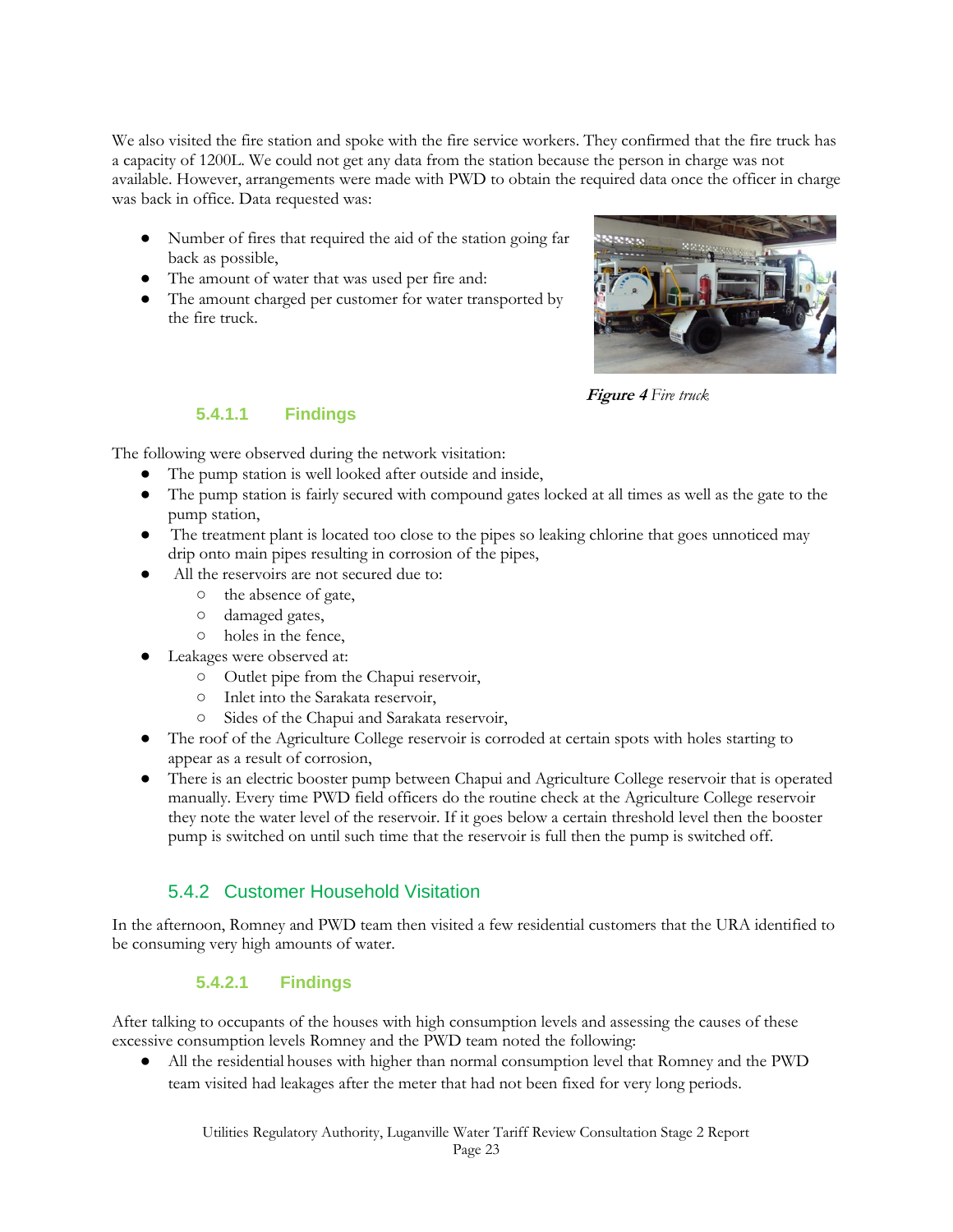- Main leakage points after the meter were taps, shower pipes, toilet pipes and kitchen pipes.
- Most of the houses with leaks were old government houses. The main reason as to why tenants of government houses did not put much effort into fixing the leaks was because they saw that as a responsibility of the government.
- There are also leakages on the main pipes within the residential areas that were visited.



*Figure 5:* Leaking tap

### 5.4.3 Meeting with Larry Langon

<span id="page-23-0"></span>After the site visitation the URA representative had a brief meeting with Larry who was appointed by PWD as the new PWD Water Supply Service Financial Officer in Santo.

Minutes of the meeting:

**Date, time:** 23/01/2012, 3pm **Venue:** PWD Office, Luganville **Attendees**: Larry Langon (PWD) and Romney Marum (URA)

Issues discussed:

- Update the list of requested data that the URA had requested from PWD prior to the consultation trip to Luganville, Santo.
- Discussion on billing error and the URA findings during the afternoon visit to some customer residential areas.
	- o Larry had stated that the amount of meters ordered annually could only accommodate for new connections. PWD could not order more meters due to budget constraints. Therefore, faulty customer meters could not be replaced on an annual basis so PWD had to resort to setting a fixed rate quarterly for these customers based on the last reading that was taken prior to meter becoming faulty.
	- o In the past PWD was responsible for fixing leakages after the meter. That responsibility was given back to individual departments and therefore PWD is no longer responsible for leakages after the meter.
	- o Reconnection data could not be accessed from the PWD database so Romney and the PWD team had to schedule a meeting with the Department of Finance in Luganville on the 24th January 2013 to access the data.

### <span id="page-23-1"></span>5.5 Activities on 24/01/2013

The activity schedule for the last day of consultation was to meet with the Department of Finance to gather customer reconnection data and to visit some customer meters to verify whether some of the meters were actually not working.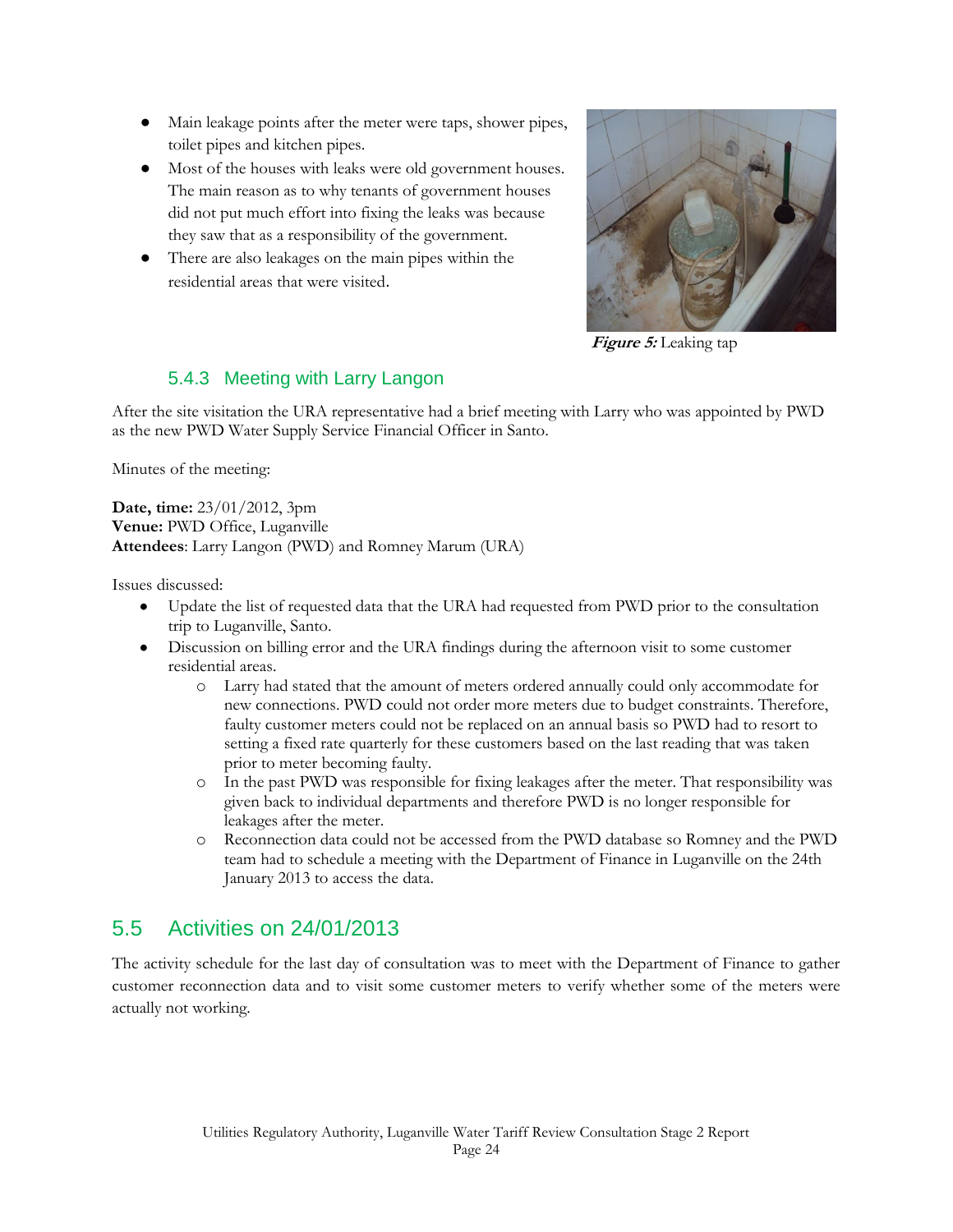### 5.5.1 Meeting with Department of Finance

<span id="page-24-0"></span>Minutes to the meeting

### **Date, time:** 24/1/2013, 2pm

**Venue:** Department of Finance, Luganville

**Attendees:** PWD – Larry Langon PWD, Finance Officer and Sael (Officer responsible for PWD meter reading/billing), Department of Finance – Johnset Malkusum, Acountant Financial Service Bureau Sanma, URA – Romney Marum

### **Minutes:**

- Water Supply Reconnection payments are not accounted for separately. Therefore it was difficult to  $\bullet$ obtain reconnection data during the time of the meeting. Arrangements were made with PWD to retrieve the required data from the Department of Finance and revised it to what was requested by the URA prior to forwarding a copy to the URA.
- Data set for 2011 and 2012 was requested as this were the periods that PWD had disconnection records for. PWD had lost most of the disconnection records for years prior to 2011.

### 5.5.2 Faulty customer meters

<span id="page-24-1"></span>The last activity of the consultation process was a visitation of customer meters that PWD reported to be faulty and no longer working.

### **5.5.2.1 Findings**

- It was discovered that quite a few customers had damaged meters. PWD has the updated number of such customers and reported that the number is rising due to unavailability of new meters to replace the current faulty meters
- Customers with faulty meters are being charged a fixed quarterly consumption rate pending meter replacement by PWD.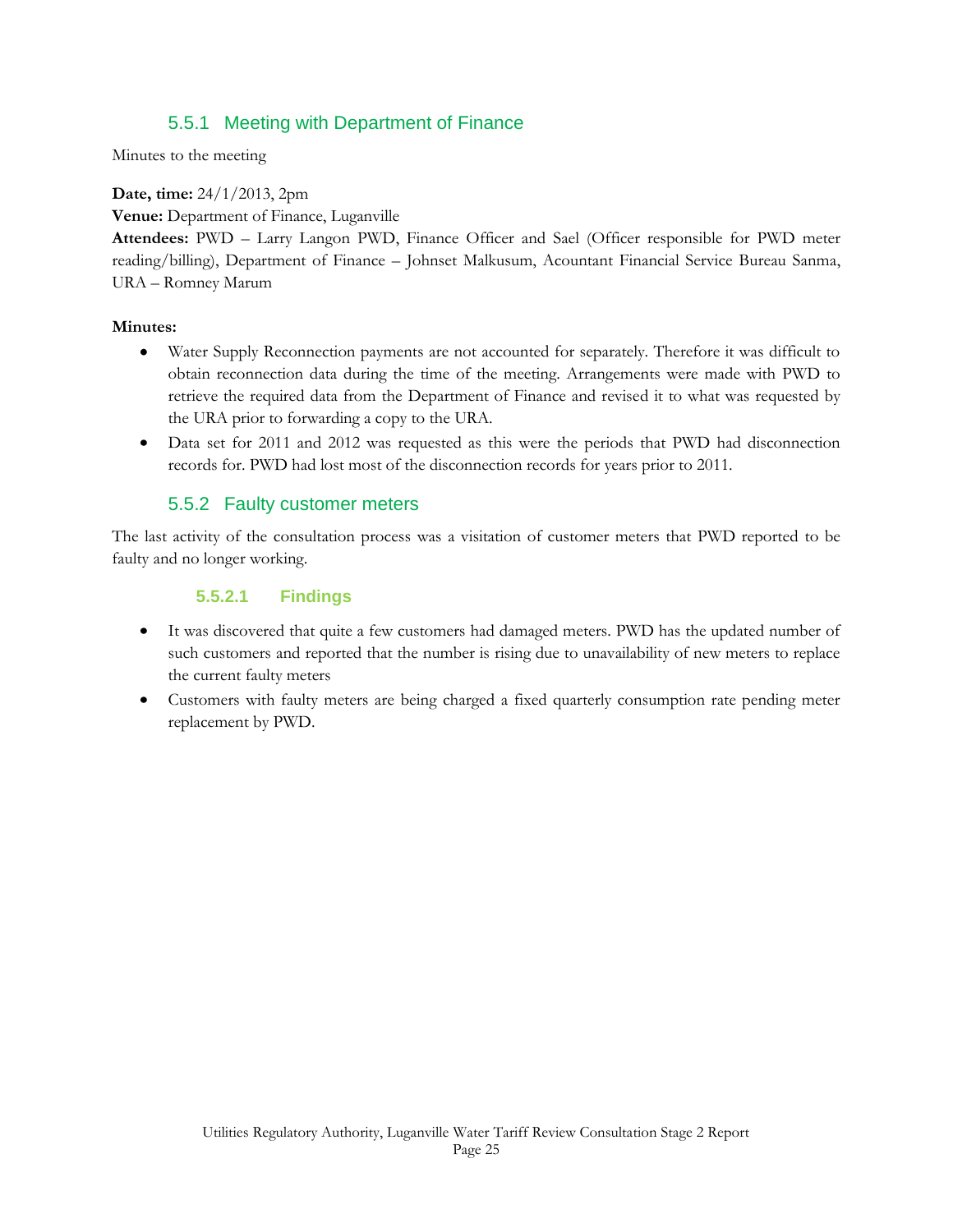## 6.Submissions

<span id="page-25-0"></span>During the Consultation Stage 2 period of the Luganville Water Tariff Review Tariff Application and Framework Papers, the Authority received the following submissions from the following stakeholders.

| Date       | Information                             | Stakeholder              |
|------------|-----------------------------------------|--------------------------|
| 7/01/2013  | <b>SOPAC Report</b>                     | <b>PWD</b>               |
| 7/01/2013  | Diagrams of the Luganville Network      | <b>PWD</b>               |
|            | (JICA grant application)                |                          |
| 7/01/2013  | Details of Agreement signed between the | <b>PWD</b>               |
|            | Public Works Department and Fletcher    |                          |
|            | Construction (Contract No. 20/99)       |                          |
| 9/01/2013  | 2006 Household Income and               | <b>Statistics Office</b> |
|            | <b>Expenditure Survey</b>               |                          |
| 14/01/2013 | Development of Water Utility            | <b>UNELCO</b>            |
|            | Benchmarking System: Benchmarking       |                          |
|            | Report                                  |                          |
| 14/01/2013 | Luganville subdivision data, potential  | Lands Department         |
|            | Luganville water customers              |                          |
| 15/01/2013 | Cruise Ship data                        | South Sea Shipping       |
| 18/01/2013 | Population Data                         | <b>Statistics Office</b> |
| 23/01/2013 | Schematic Map of Luganville Network     | <b>PWD</b>               |
| 6/02/2013  | Luganville Water Service 5 year         | <b>PWD</b>               |
|            | investment plan and asset inventory     |                          |
| 7/02/2013  | Booster pump data                       | <b>PWD</b>               |
| 8/02/2013  | ADB Loan Agreement                      | <b>PWD</b>               |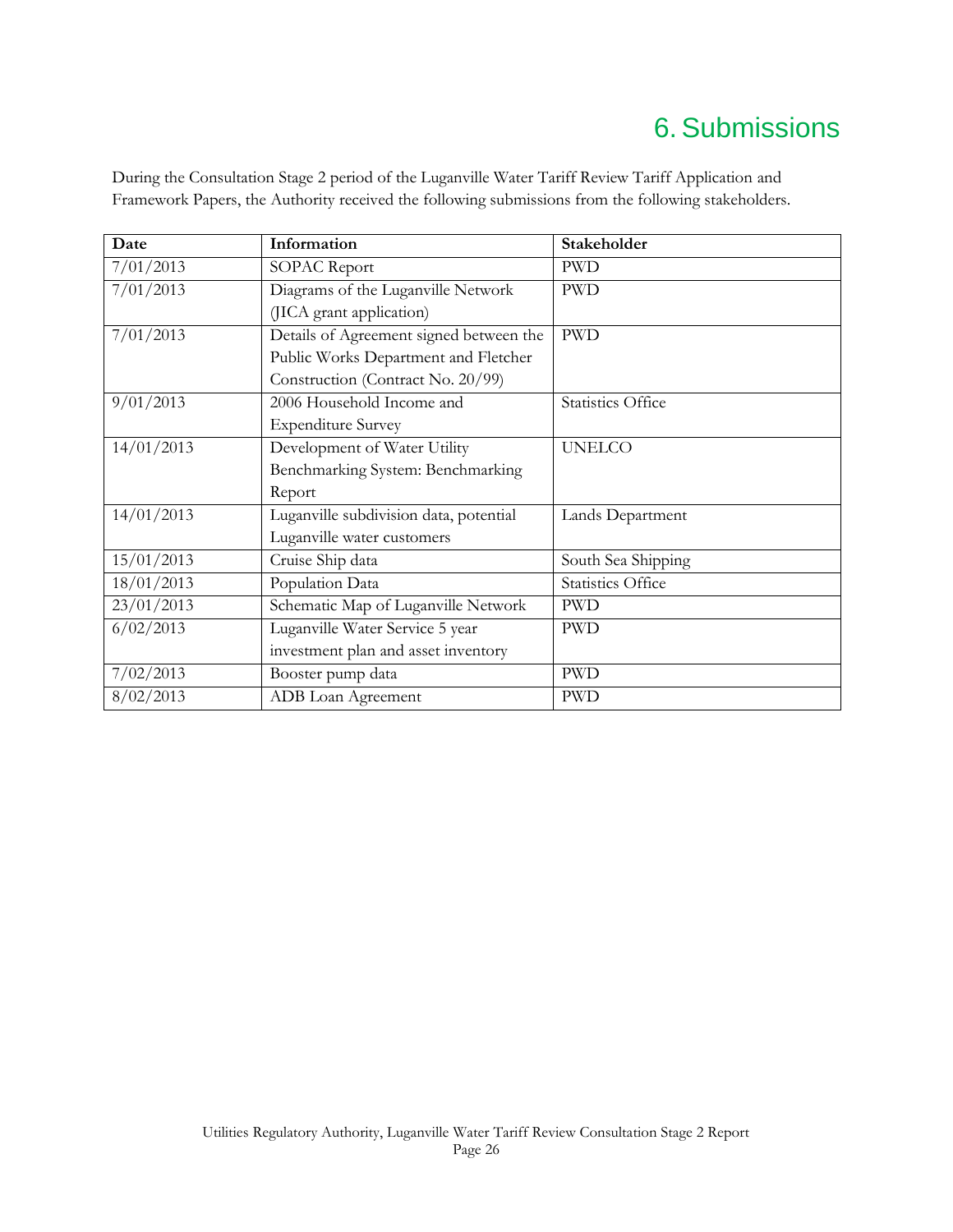## 7.Appendix: Briefing presentation

<span id="page-26-0"></span>The following are copies of slides used to brief the Director General of Ministry of Infrastructure and Public Utilities, Ministry of Lands, Ministry of Finance and the Director of Geologies, Mines and Rural Water Resources.





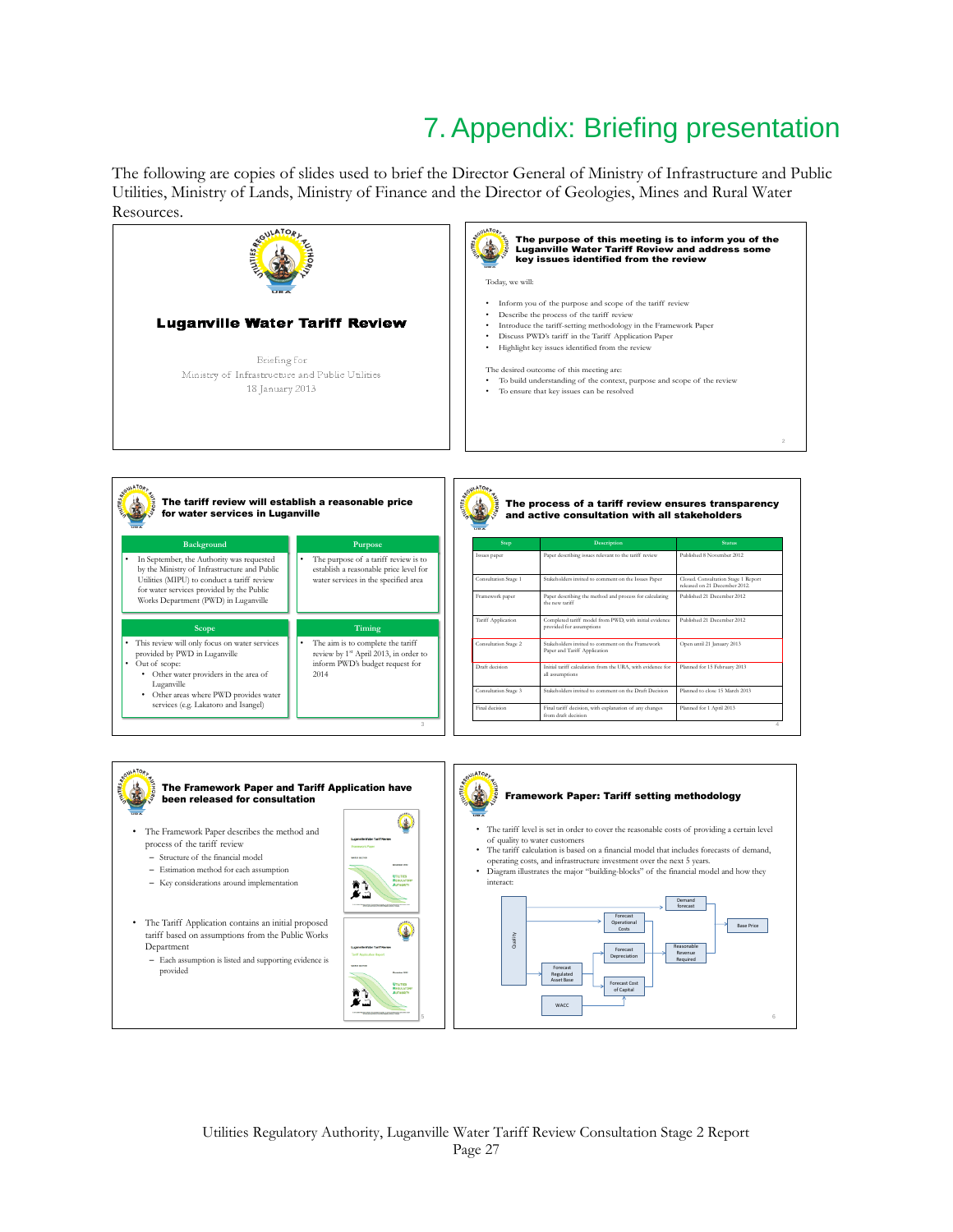

#### Framework Paper: Implementation considerations

The Authority will consider the following points in order to determine the most appropriate The Authority will consider the following points in order to determine the most appropriate<br>
implementation plan for any new tariff:<br>  $\cdot$  whether there is a specific budget line for water services in Luganville requested

- 
- whether appropriate accounting and control procedures have been put in place by PWD to monitor any specific budget for water services in Luganville; • whether appropriate accounting and control procedures have been put in place by PWD<br>monitor any specific budget for water services in Luganville;<br>• whether any form of revolving budget (where the budget assigned is deter
- 
- whether any sporms used to water seavores in Lagarume,<br>• whether any form of revolving budget (where the budget assigned is determined by the<br>receipts from water bills) is put in place for water services in Lugaruille;<br>• whether appropriate monitoring and enforcement procedures for maintaining standards of quality are established for water services in Luganville;
- 
- whether government has formulated an urban water policy; any proposed review and/or changes to legislation relevant to water services in Luganville; and
- whether government has formulated an urban water policy;<br>• any proposed review and/ or changes to legislation relevant to water services in Luganville.<br>• the timing of any planned upgrades to the water sources and networ "7



#### Tariff application: Proposed tariff

• Based on the agreed methodology outlined in the Framework paper, the PWD have provided an Based on the agreed methodology outlined in the Fr<br>initial application for a new tariff level tabled below:

| Type of fee                          | <b>Current tariff</b><br>$(VUV)$ . | Proposed tariff<br>(VUV) | Change   |
|--------------------------------------|------------------------------------|--------------------------|----------|
| Fee per m3 used<br>(local customers) | 52                                 | 65                       | $+25.2%$ |
| Fee per m3 used<br>(ships)           | 65                                 | 81                       | $+25.2%$ |
| Deposit fee                          | 5000                               | 6261                     | $+25.2%$ |
| Reconnection fee                     | 3000                               | 3756                     | $+25.2%$ |

• This tariff will be automatically adjusted up or down according to changes in electricity prices<br>• PWD propose to improve quality as a result of this tariff increase<br>• PWD propose to improve quality as a result of this t

8

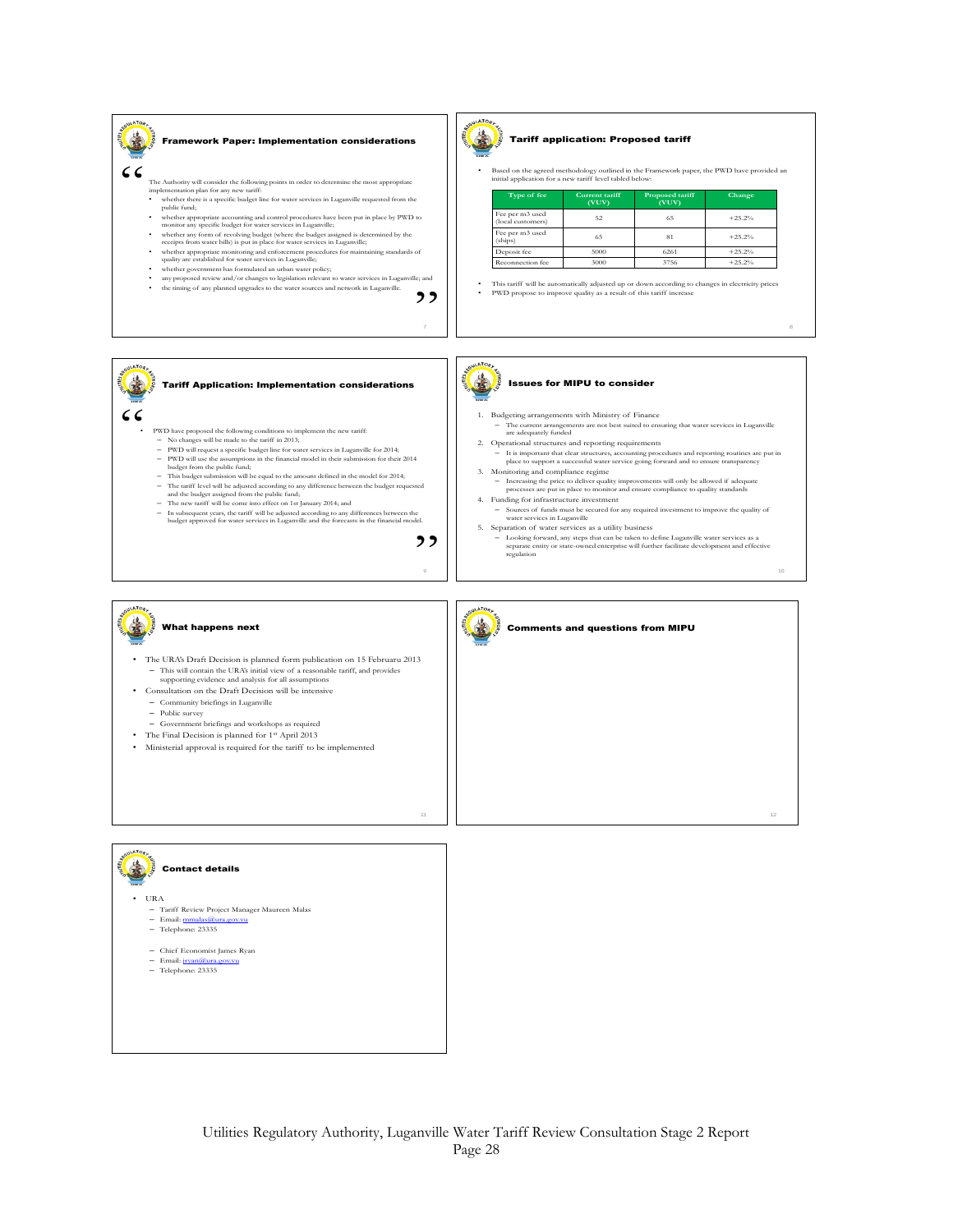**This page is left intentionally blank**